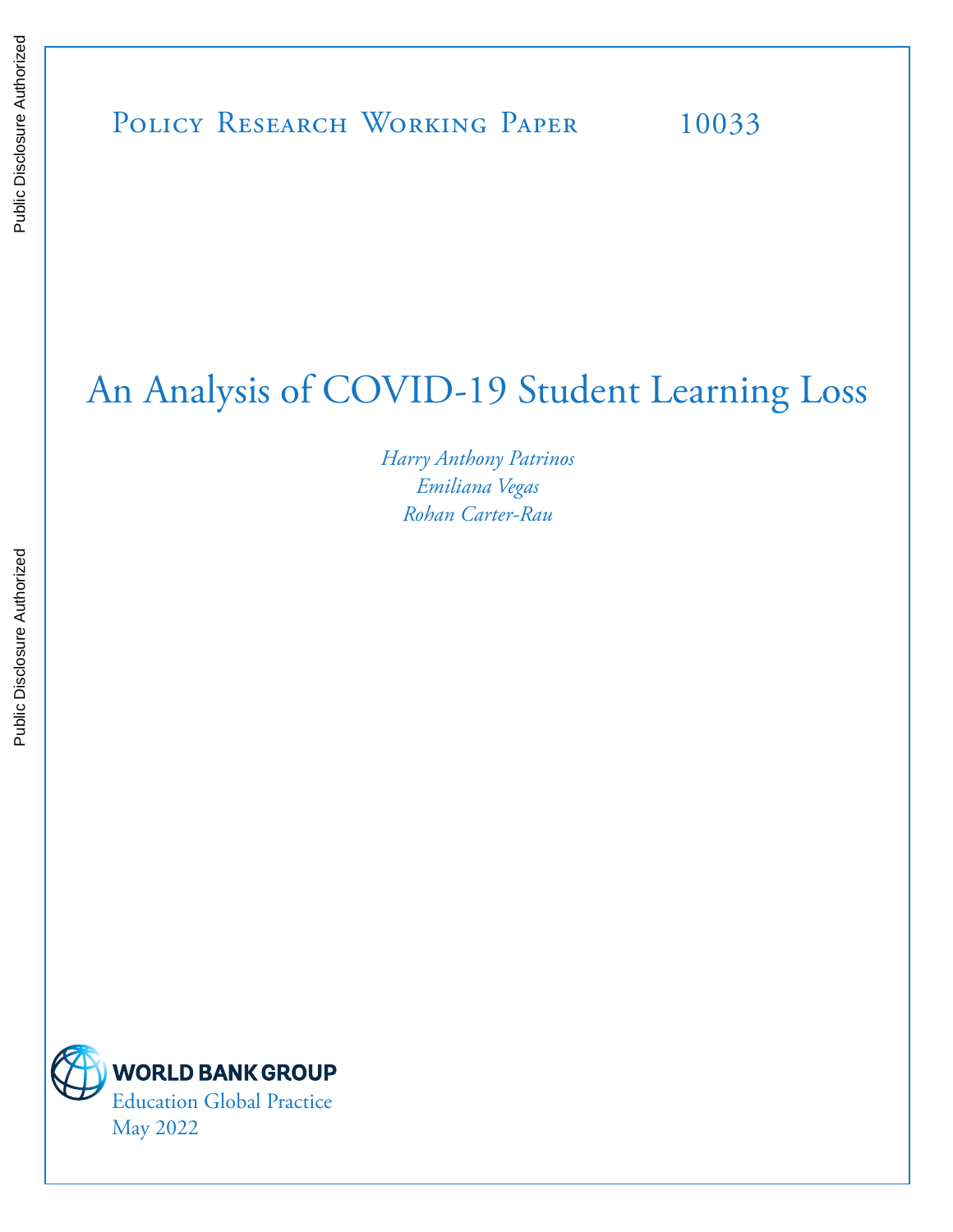### **Abstract**

COVID-19 caused significant disruption to the global education system. Early reviews of the first wave of lockdowns and school closures suggested significant learning loss in a few countries. A more recent and thorough analysis of recorded learning loss evidence documented since the beginning of the school closures between March 2020 and March 2022 finds even more evidence of learning loss. Most studies observed increases in inequality where certain demographics of students experienced more significant learning losses than others. But there are also outliers, countries that managed to limit the amount of loss. This review aims to

consolidate all the available evidence and documents the empirical findings. Thirty-six robust studies were identified, the majority of which find learning losses on average amounting to 0.17 of a standard deviation, equivalent to roughly a one-half year's worth of learning. These findings confirm that learning loss is real and significant, even compared to the first year of the pandemic. Further work is needed to increase the quantity of studies produced, and to ascertain the reasons for learning loss and in a few cases mitigation of loss.

This paper is a product of the Education Global Practice. It is part of a larger effort by the World Bank to provide open access to its research and make a contribution to development policy discussions around the world. Policy Research Working Papers are also posted on the Web at http://www.worldbank.org/prwp. The authors may be contacted at hpatrinos@worldbank.org.

*The Policy Research Working Paper Series disseminates the findings of work in progress to encourage the exchange of ideas about development*  issues. An objective of the series is to get the findings out quickly, even if the presentations are less than fully polished. The papers carry the *names of the authors and should be cited accordingly. The findings, interpretations, and conclusions expressed in this paper are entirely those of the authors. They do not necessarily represent the views of the International Bank for Reconstruction and Development/World Bank and its affiliated organizations, or those of the Executive Directors of the World Bank or the governments they represent.*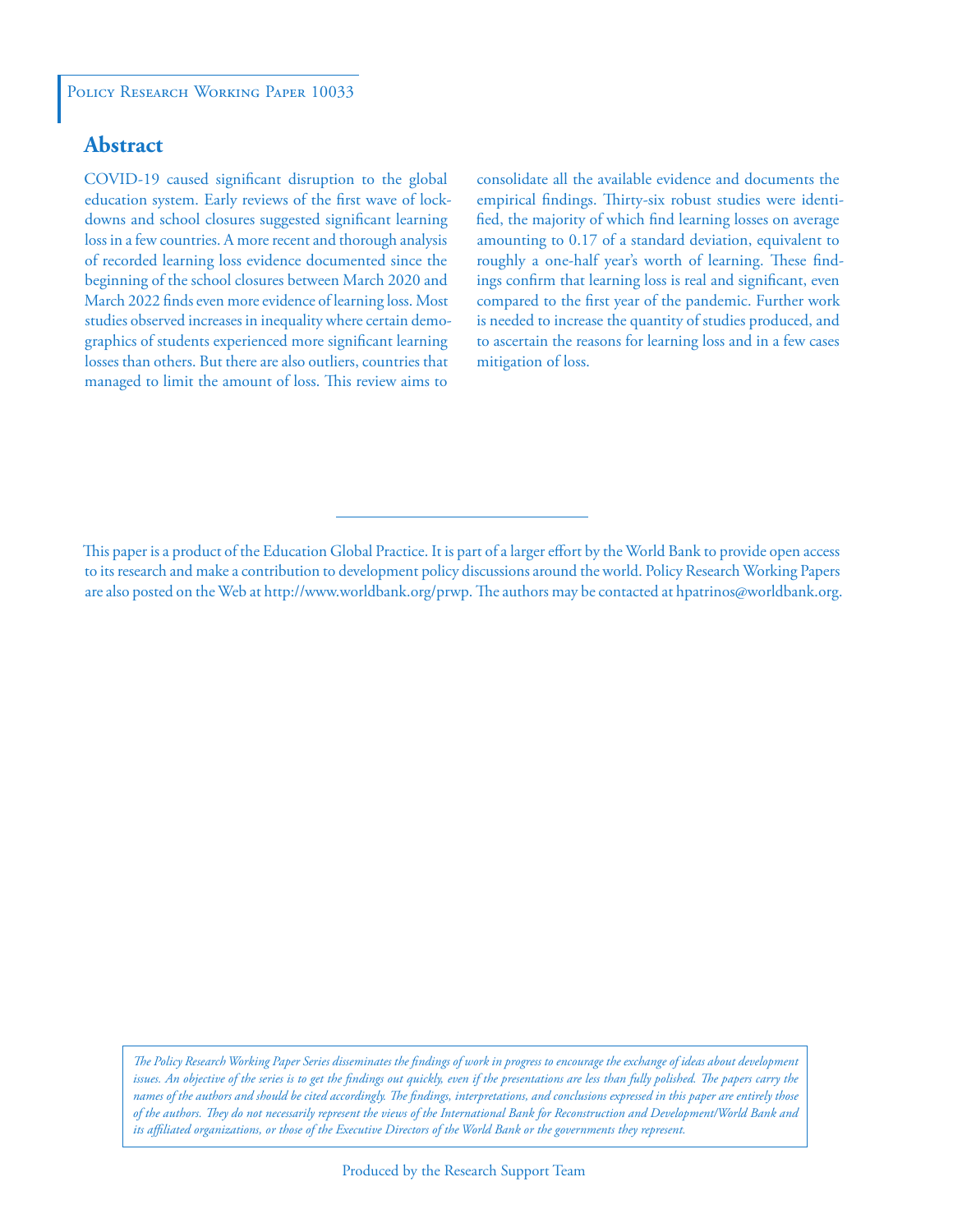# **An Analysis of COVID-19 Student Learning Loss**

**Harry Anthony Patrinos Emiliana Vegas Rohan Carter-Rau**

World Bank Harvard University Brookings Institution

JEL codes: I14, I15, I20, I24, I25, O151

Keywords: COVID19, Education, Learning loss, Systematic review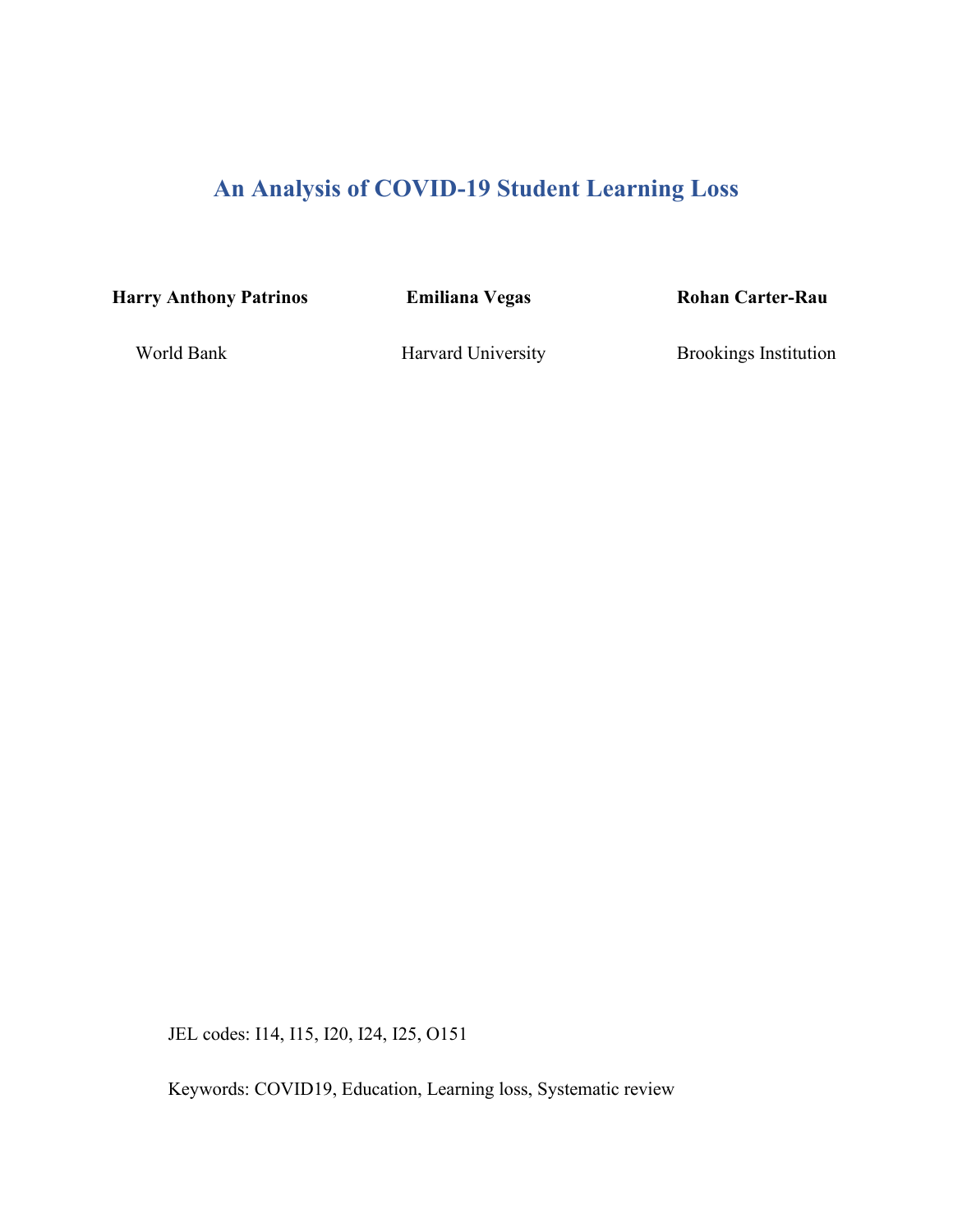#### I. Introduction

The COVID-19 pandemic led to school closures around the world, affecting almost 1.6 billion students (UNESCO 2020). Even short disruptions in a child's schooling have significant negative effects on their learning and can be long lasting. The capacities of education systems to respond to the crisis by delivering remote learning and support to children and families have been diverse yet uneven. In response to this disruption, education researchers are beginning to analyze the impact of these school closures on student learning loss. The term learning loss is commonly used in the literature to describe declines in student knowledge and skills. Outside the classroom, these losses may translate to greater long-term impacts (Azevedo et al 2021; Hanushek and Woessmann 2020; Psacharopoulos et al 2021). But there are also outliers, countries that managed to limit the amount of loss.

Research on the actual impact of COVID-19 on learning progress is beginning to emerge. School closures have a large, persistent, and unequal effect on learning. Online education is an imperfect substitute for in-person learning, particularly for children from low-income families. Peer effects also change; schools allow children from different socio-economic backgrounds to mix, and this effect is lost when schools are closed. Another factor is the response of parents, some of whom compensate for the changed environment through their own efforts, while others are unable to do so. All this leads to the finding that school closures have a large, persistent, and unequal effect on human capital accumulation. In the USA, high school students from low-income communities suffer a learning loss of 0.4 standard deviation after a one-year school closure, whereas children from high-income neighborhoods initially remain unscathed (Agostinelli et al. 2022). The channels operating through schools, peers, and parents all contribute to growing educational inequality during the pandemic. Early systematic reviews based on limited data from high-income countries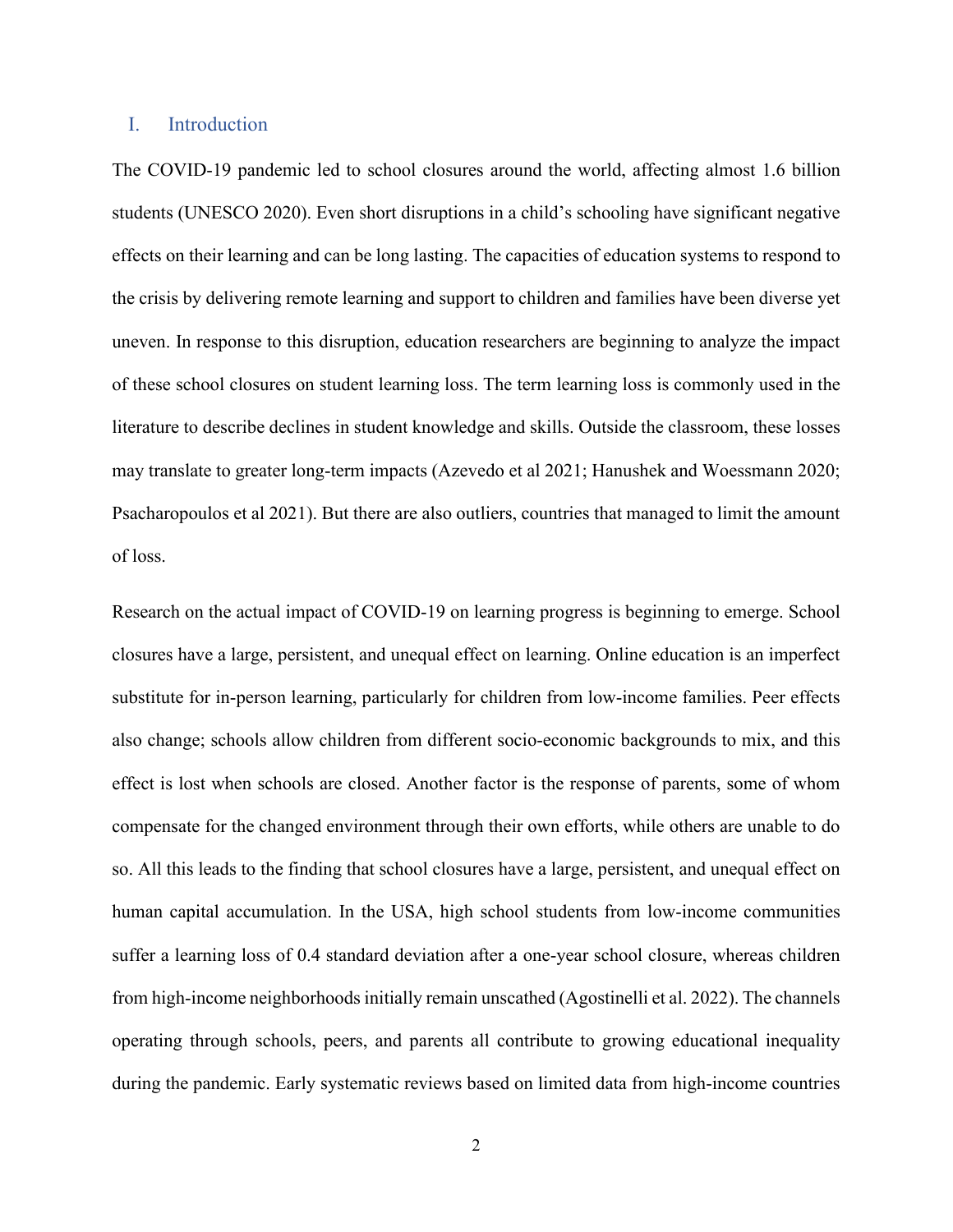suggest large learning losses and increased learning inequality. Most recently, Donnelly and Patrinos (2021) find average learning losses of about 0.13 standard deviation (SD) in seven highincome countries. Hammerstein et al. (2021) find learning losses of 0.10 SD, Storey and Zhang (2021) estimate losses at 0.15 SD, and Zierer (2021) finds losses of 0.14 SD. Moscoviz and Evans (2022) also find that learning losses are mostly negative.

In this paper, we focus on the question, *to what extent did COVID-19 lead to student learning losses across the world?* Our review covers learning loss evidence documented during the first two years of the pandemic. Previous reviews have documented learning loss, and we build on those efforts.

We make three contributions. First, we develop a comprehensive review that consolidates the research that has been completed related to the impact of COVID-19 on student learning progress and build a public use database. Second, we respond to the research question of the extent to which there is evidence of pandemic-related learning losses. Third, based on our review, we identify significant gaps in the literature and provide relevant guidance for further research.

We begin by describing the methods used in this review to identify and collect the articles analyzed. We then present an analytical review and our strategy for reporting effects, where each article was categorized by its geographical region studied, length of school closure, education level of students analyzed, sample size, subject(s) analyzed, documented learning impact, and presence of increased inequality. Next, we discuss the findings of our review of the emerging evidence on learning losses. Last, we briefly summarize the key findings and discuss areas for future research.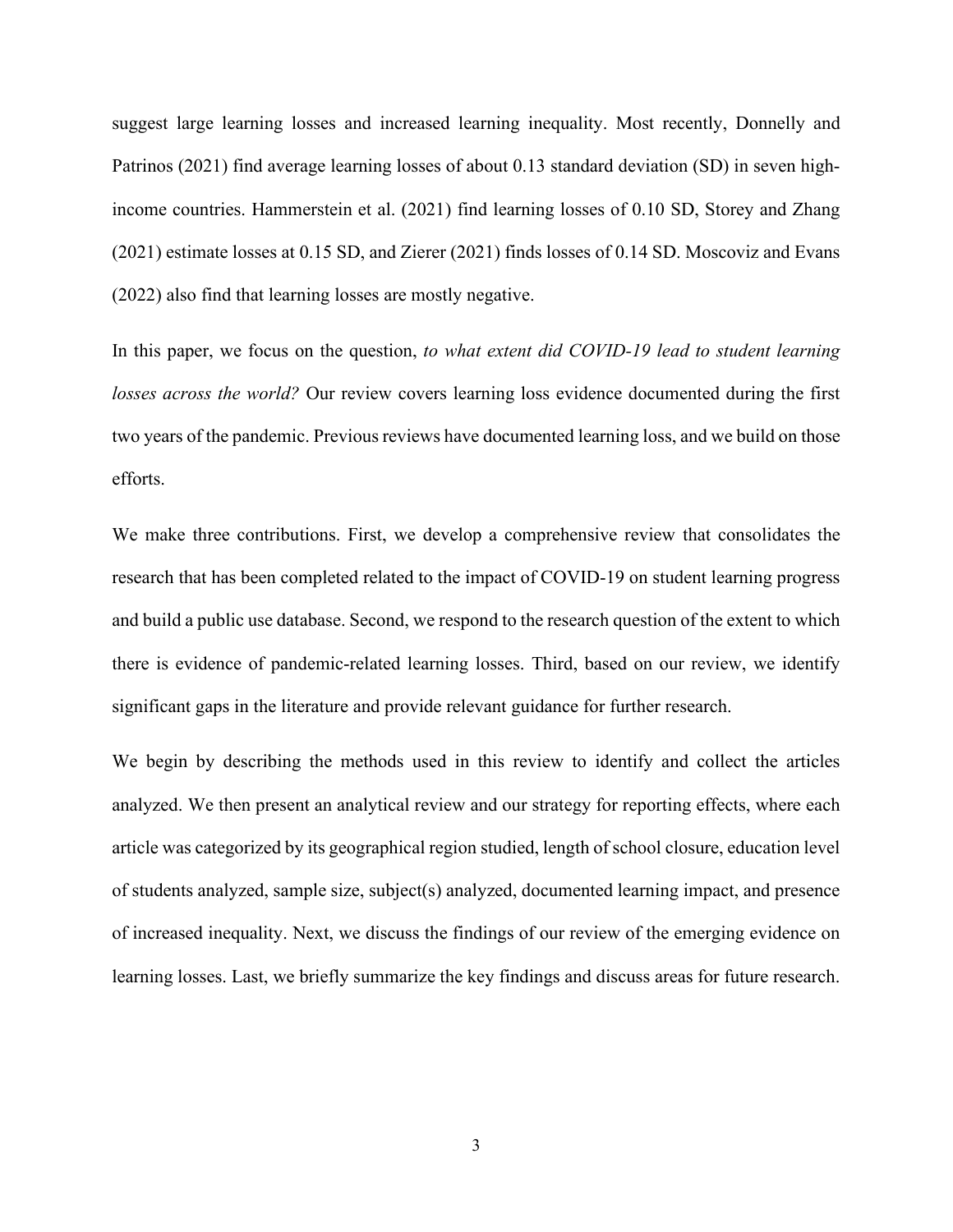This paper aims to identify, review and analyze the existing evidence on the effect of the COVID-19 pandemic and school closures on learning outcomes progress among school-age children and youth. The specific research questions are:

- 1. What is the impact of the COVID-19 pandemic and school closures on learning progress among school children and youth?
- 2. How does the impact differ across socioeconomic background, age, boys and girls, subjects, sub-national contexts, ethnicity, etc. (data permitting)?

#### II. Search strategy and identification methods

We searched the following scholarly sources:

- ECONLIT, Google Scholar, PubMed, Education Resources Information Center, and Cochrane Library
- Coronavirus Research Database, Education Database (ProQuest), Web of Science
- Preprint and working paper repositories: SSRN, MPRA, IZA, NBER, OSF Preprints, PsyArXiv, SocArXiv, EdArXiv
- Reach out to researchers.

To conduct the search, the keywords "COVID-19", "coronavirus", "2019-ncov", "sars-cov-2", or "cov-19", were used in combination with "learning loss", "learning slide", "education gap", or "achievement gap". We focused on learning loss among school-age children across all subjects, with special attention to the most reported subjects of math and reading. School-age children and youth are defined as being between ages 5 and 18, thus excluding both kindergarten and higher education.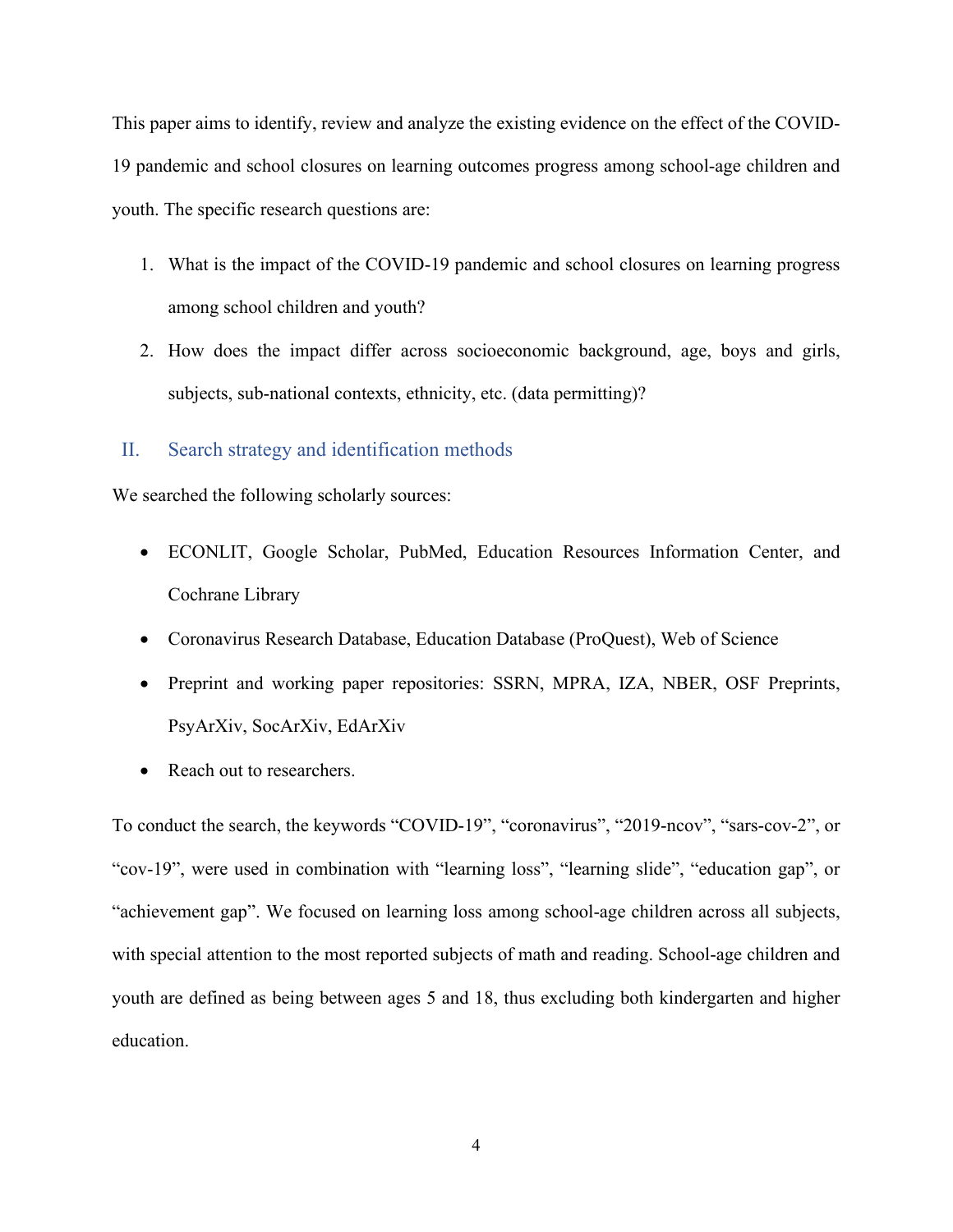We considered all observational research including, but not limited to, studies using quantitative data that is longitudinal or cross-sectional, individual or aggregate (e.g., at the level of schools) on the effect of the COVID-19 pandemic on learning loss among students.

To be included in our sample, the outcome measure must be a valid measure of learning progress. These include measures using scores from school-based tests or from assessments administered by researchers or international assessment programs, including EGRAs, and any study that can be scaled to the Harmonized Learning Outcomes (HLO) (Angrist et al 2021). In addition, studies must have measured learning loss with pre-COVID control data, and during or post-COVID treatment data. Studies using projections and simulations were excluded.

Secondary research such as systematic reviews were excluded from the analysis but used to identify further relevant studies. Given the focus on the COVID-19 pandemic, we restricted our search to papers published between March 1, 2020, and March 1, 2022.

Studies were screened according to the following selection criteria: Studies that conducted student analyses and reported impacts on learning progress (either positive, negative, or insignificant) because of COVID-19 school disruptions were included. Factors for rejecting studies from our review included the absence of student analyses or recorded impacts on learning progress, analyses occurring before the onset of COVID-19, or hypothesized results. We collected study details such as author name(s), sample size, information on the age of students in sample, length of closures, measures of social background recorded, outcomes measured, follow-up period(s), and the effect sizes. We recorded the data in an MS Excel spreadsheet. We assessed the methodological rigor of each study and subsequently rated the robustness of the overall body of evidence across all outcomes.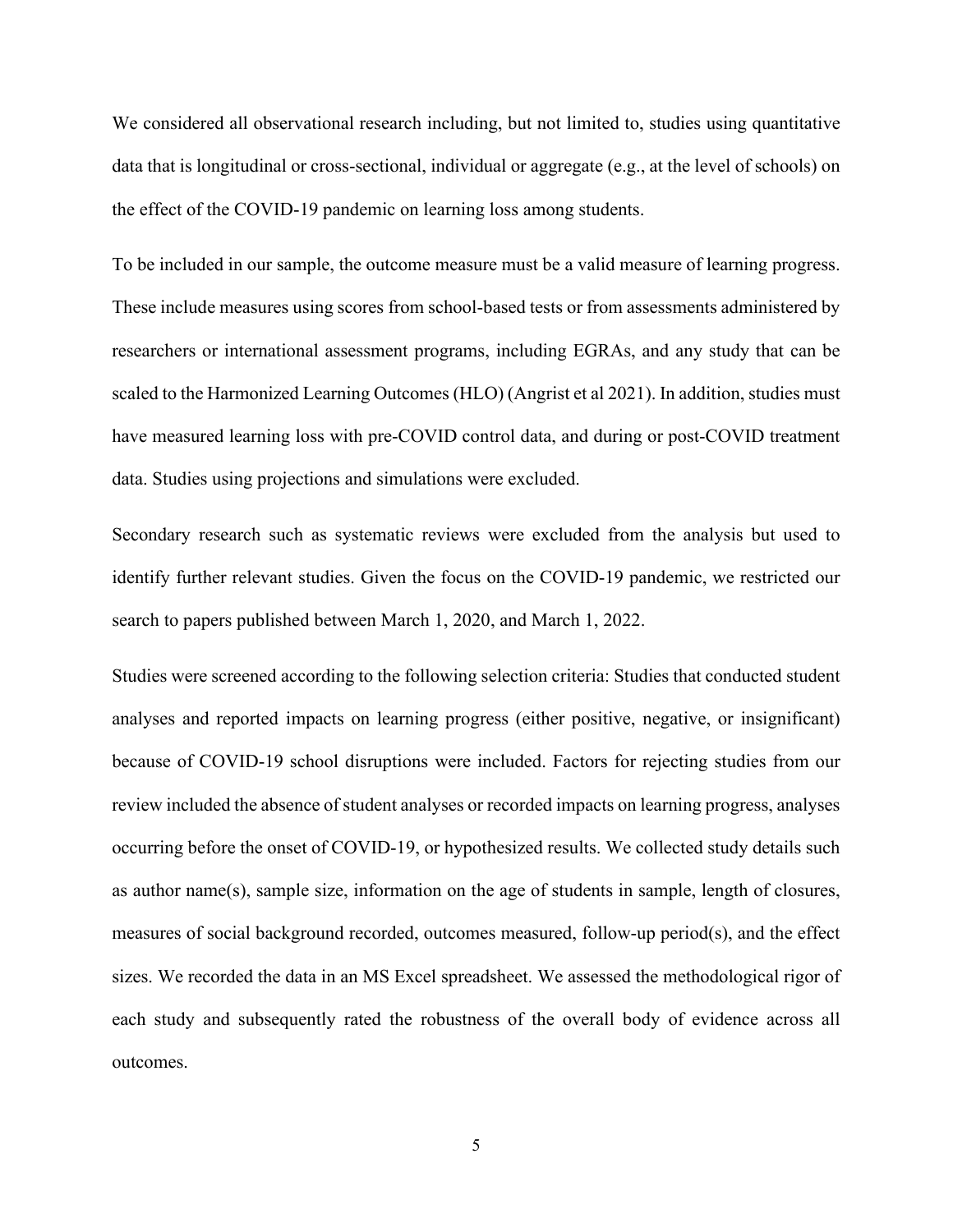For studies that contained data on individual learning loss, we aggregated these into a composite measure of learning for the most common specific learning areas examined in all relevant studies (such as math, reading). If sufficient evidence was available, we also aggregated estimates of learning loss in other specific learning areas. If there were multiple model specifications including controls, we extracted the relevant coefficients from the models that allowed for comparison of effect sizes across studies.

Our initial search consisted of a google scholar query using the keywords ("COVID-19" OR "coronavirus" OR "pandemic)" AND ("learning loss" OR "learning slide"), restricted to publications between March 2020 and March 2022. This search revealed 3,840 results. Of these, 167 directly addressed learning loss during the pandemic. Of these studies, 32 attempted to directly measure learning loss caused by the COVID-19 pandemic. We then performed further searches of the other databases, and of the working paper repositories. This revealed an additional 13 studies. Finally, while evaluating these studies, we pulled a further 36 papers from reference lists and other review papers. This resulted in a total of 81 studies that examine learning loss due to the COVID-19 pandemic. Five of these studies were duplicates published in different formats and were dropped from the analysis. Another five studies did not contain a direct measure of learning loss in the form of pre- and post-pandemic data and were also dropped from the analysis. Finally, we dropped from our analysis four studies that examined learning loss only at the higher education level.

#### III. Analytical review and effects reporting

We carefully reviewed the remaining 67 studies and rated their methods scored on a scale of 1 (lowest quality methods) to 5 (highest quality methods). We rated 1 those papers that presented learning loss through a comparison of pre- and post-COVID means, without statistical analysis for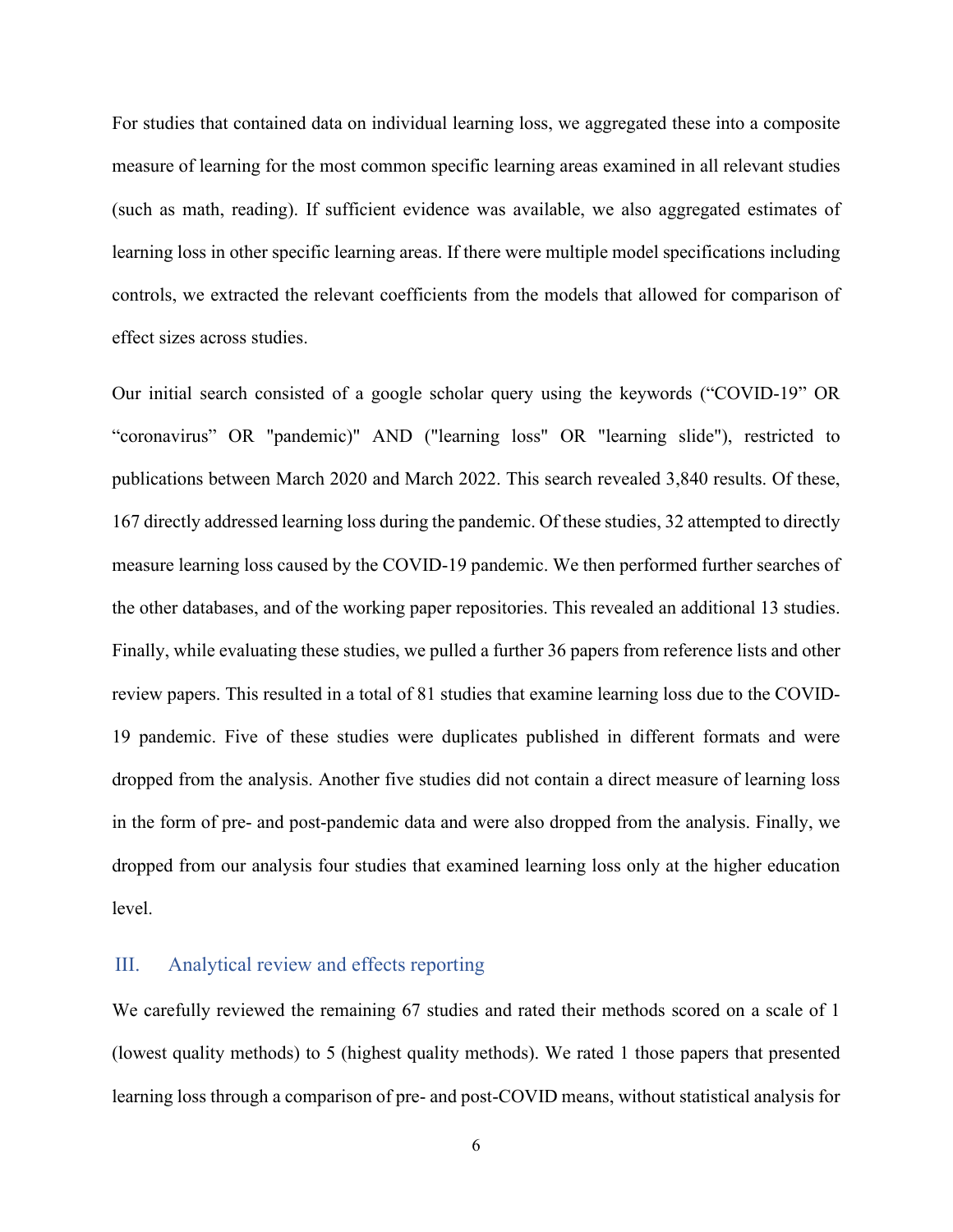variation to account for potential confounding variables, or random sampling techniques. We rated 2 those papers that performed difference of means tests but used convenience sampling or had small sample sizes. We rated 3 papers that performed difference of means tests, had random or representative sampling, and a relatively large sample size. We rated 4 papers that performed additional statistical analysis beyond a comparison of means, including strong sampling and basic individual or school level controls. Finally, we rated 5 those papers that contained sophisticated statistical analysis, with strong controls and sampling. This systemic review focuses on the 35 studies that are scored 3, 4, and 5. The findings of studies scored 1 and 2 are included in Appendix 1.

When reporting learning loss effect size, we present findings in terms of standard deviation change of the treatment (post-COVID) group from the pre-COVID control group. As each study uses a different measure of learning loss, losses reported in percentiles and points are not easily comparable. Following Hanushek and Woessmann (2020), we convert results presented in months of loss to standard deviations, with 1 school year of learning equal to 0.33 standard deviation. Unfortunately, many papers do not present results in standard deviation or months of learning losses, and do not have sufficient information for us to calculate these. These results are excluded from [Table 1](#page-10-0) and [Figure 1,](#page-11-0) but they are included in the overall analysis. For these papers, we primarily discuss the direction of their findings, as the quantitative findings are not comparable across papers.

Where possible, we also present heterogeneous effects in standard deviations. Many studies include only some of these effects, meaning the number of study results reported varies substantially by effect.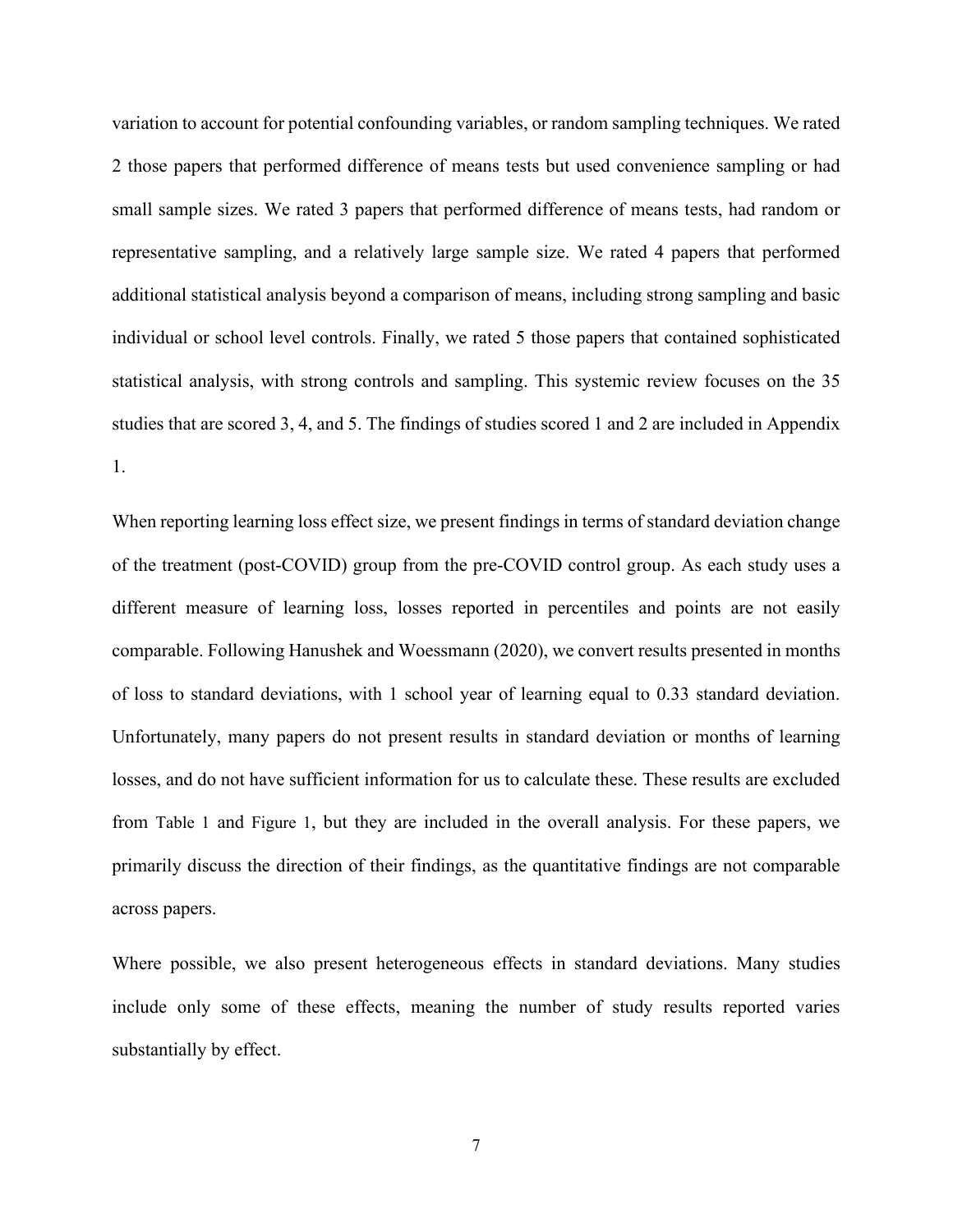#### IV. Learning losses due to COVID-19

Our final database consists of 35 robust studies and reports documenting learning loss, representing data from 20 countries (see [Table 1\)](#page-10-0). Most studies (32) find evidence of learning loss. Of the 35 studies reporting learning loss, 27 reported findings in a comparable effect size format. As shown in [Figure 1,](#page-11-0) most studies found learning losses ranging from 0.25 to 0.12 SD. In five studies, learning losses were even greater. The average learning loss across these studies is 0.17 standard deviation – which equates to over half a school year of learning loss.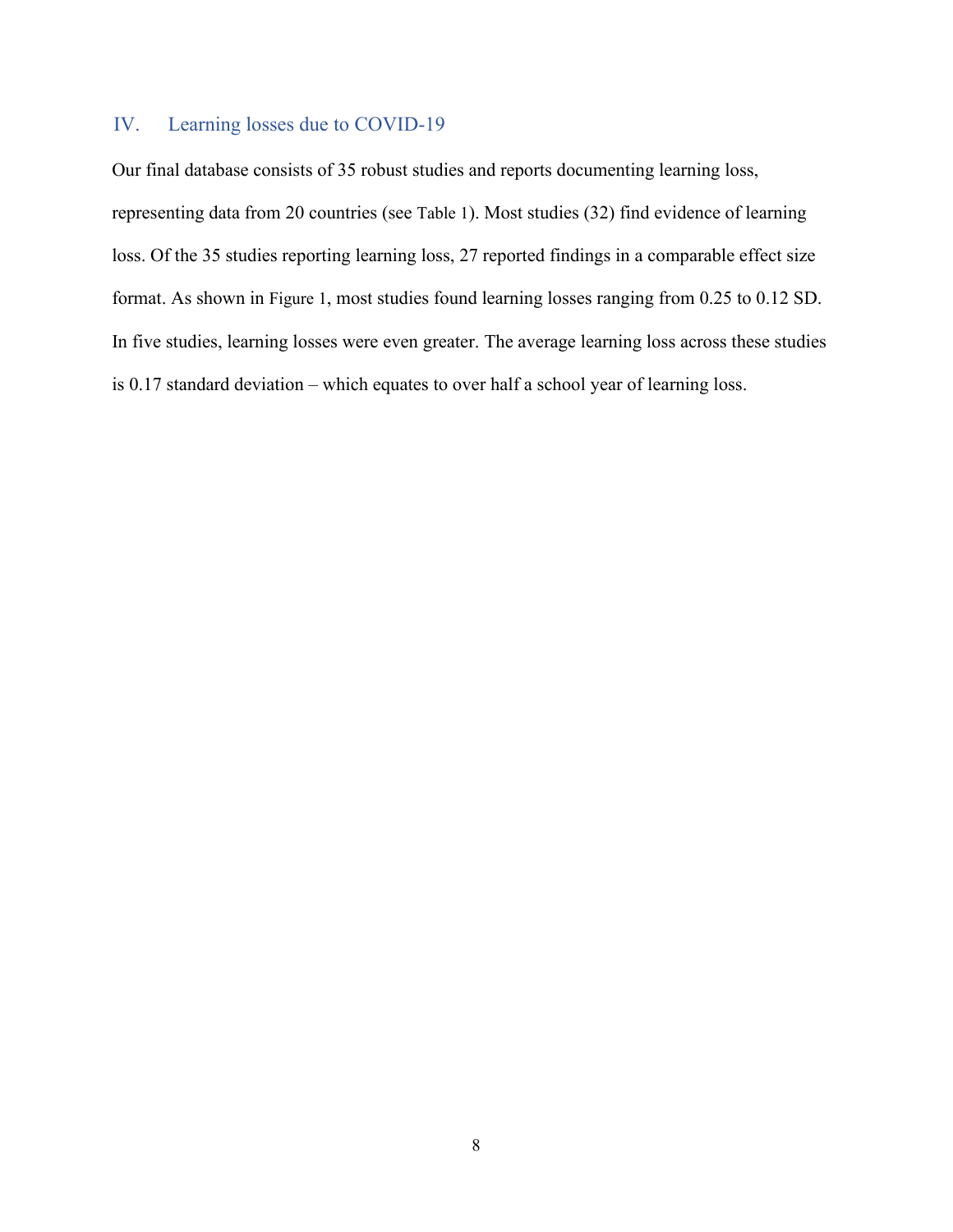<span id="page-10-0"></span>

|                |                            |                           | <b>Closure</b>     | <b>Average</b> |                |                    |
|----------------|----------------------------|---------------------------|--------------------|----------------|----------------|--------------------|
|                |                            |                           | length             | learning       | <b>Equity</b>  |                    |
|                | <b>Source</b>              | <b>Country</b>            | $\mathbf{weeks}^1$ | losses (SD)    | impact         | <b>Sample size</b> |
| $\mathbf{1}$   | Ardington et al 2021       | South Africa              | 22                 | $-0.22$        | Yes            | 5,810              |
| $\overline{2}$ | Arenas and Gortazar 2022   | Spain                     |                    | $-0.05$        | Yes            | 41,000             |
| $\overline{3}$ | Asakawa and Ohtake 2021    | Japan                     | 11                 |                | Yes            | 5,400              |
| $\overline{4}$ | Bielinski et al 2021       | <b>United States</b>      |                    | $-0.14$        | ${\bf N}$      | not reported       |
| 5              | Birkelund and Karlson 2021 | Denmark                   | 8                  | $\overline{0}$ | Yes            | 200,000            |
| 6              | Borgonovi and Ferrara 2022 | Italy                     |                    |                | Yes            | 850,000            |
| $\overline{7}$ | Chen et al 2021            | United Arab Emirates      |                    |                | N/A            | 1,920              |
| 8              | Clark et al. 2021          | China                     | $\overline{7}$     | $-0.22$        | N/A            | 1,835              |
| 9              | Contini et al 2021         | Italy                     | 15                 | $-0.19$        | Yes            | 1,539              |
| 10             | Domingue et al 2021        | <b>United States</b>      |                    | $-0.05$        | $\mathbf N$    | 100,000            |
| 11             | Engzell et al 2021         | Netherlands               | 8                  | $-0.08$        | Yes            | 350,000            |
| 12             | EPI 2021                   | England                   |                    | $-0.09$        | Yes            | 180,000            |
| 13             | Gambi and De Witte 2021    | Belgium                   |                    | $-0.23$        | Yes            | 213000             |
| 14             | Gore et al. 2020           | Australia                 | 8                  | $\overline{0}$ | ${\bf N}$      | 4,800              |
| 15             | Haelermans et al 2021      | Netherlands               | 10                 | $-0.17$        | Yes            | 201,819            |
| 16             | Halloran et al 2021        | <b>United States</b>      |                    |                | Yes            | 11,700             |
| 17             | Hevia et al 2021           | Mexico                    | 48                 | $-0.55$        | Yes            | 3,161              |
| $18\,$         | Hicks and Faulk 2022       | <b>United States</b>      |                    |                | Yes            | not reported       |
| 19             | Jakubowski 2022            | Poland                    | 29                 | $-0.30$        | N/A            | 4,581              |
| 20             | Kogan and Lavertu 2021     | <b>United States</b>      |                    | $-0.23$        | Yes            | 124,700            |
| 21             | Korbel and Prokop 2021     | Czech Republic            |                    | $-0.11$        | N/A            | 2,234              |
| 22             | Kuhfeld et al 2022         | <b>United States</b>      |                    | $-0.19$        | Yes            | 5,400,000          |
| 23             | Lichand et al 2021         | <b>Brazil</b>             |                    | $-0.32$        | Yes            | 7,000,000          |
| 24             | Locke et al 2021           | <b>United States</b>      |                    | $-0.15$        | No             | 55,000             |
| 25             | Ludewig et al 2022         | Germany                   |                    | $-0.14$        | N/A            | 4,290              |
| 26             | Maldonado and Witte 2022   | Belgium                   | 9                  | $-0.18$        | Yes            | 1,300              |
| 27             | Philadelphia 2021          | <b>United States</b>      |                    |                | N/A            | 65,000             |
| 28             | Pier et al 2021            | <b>United States</b>      |                    | $-0.08$        | N/A            | 100,000            |
| 29             | Schult et al 2021          | Germany                   | 10                 | $-0.08$        | N/A            | 80,000             |
| 30             | Schuurman et al 2021       | Netherlands               | $8\,$              | $-0.09$        | Yes            | 886                |
| 31             | Skar et al 2021            | Norway                    | $\overline{7}$     | $-0.24$        | N/A            | 2,453              |
| 32             | Spitzer, Musslick          | Germany                   | $\overline{8}$     |                | $\rm N/A$      | 2,500              |
| 33             | Tomasik et al 2020         | Switzerland               | $\overline{8}$     | $-0.20$        | N/A            | 28,685             |
| 34             | van der Velde              | Netherlands               | $\overline{8}$     |                | N/A            | 133,450            |
| 35             | Chaban et al 2022          | <b>Russian Federation</b> | $8 - 20$           | $-0.27$        | N <sub>o</sub> | 165,740            |

#### Table 1: Final database of robust studies of learning loss due to COVID-19

<span id="page-10-1"></span> We report the number of weeks of school closures as reported in each study. When the study did not report the length of school closures, we also do not report it in [Table](#page-10-0) *1* or use it in our analyses.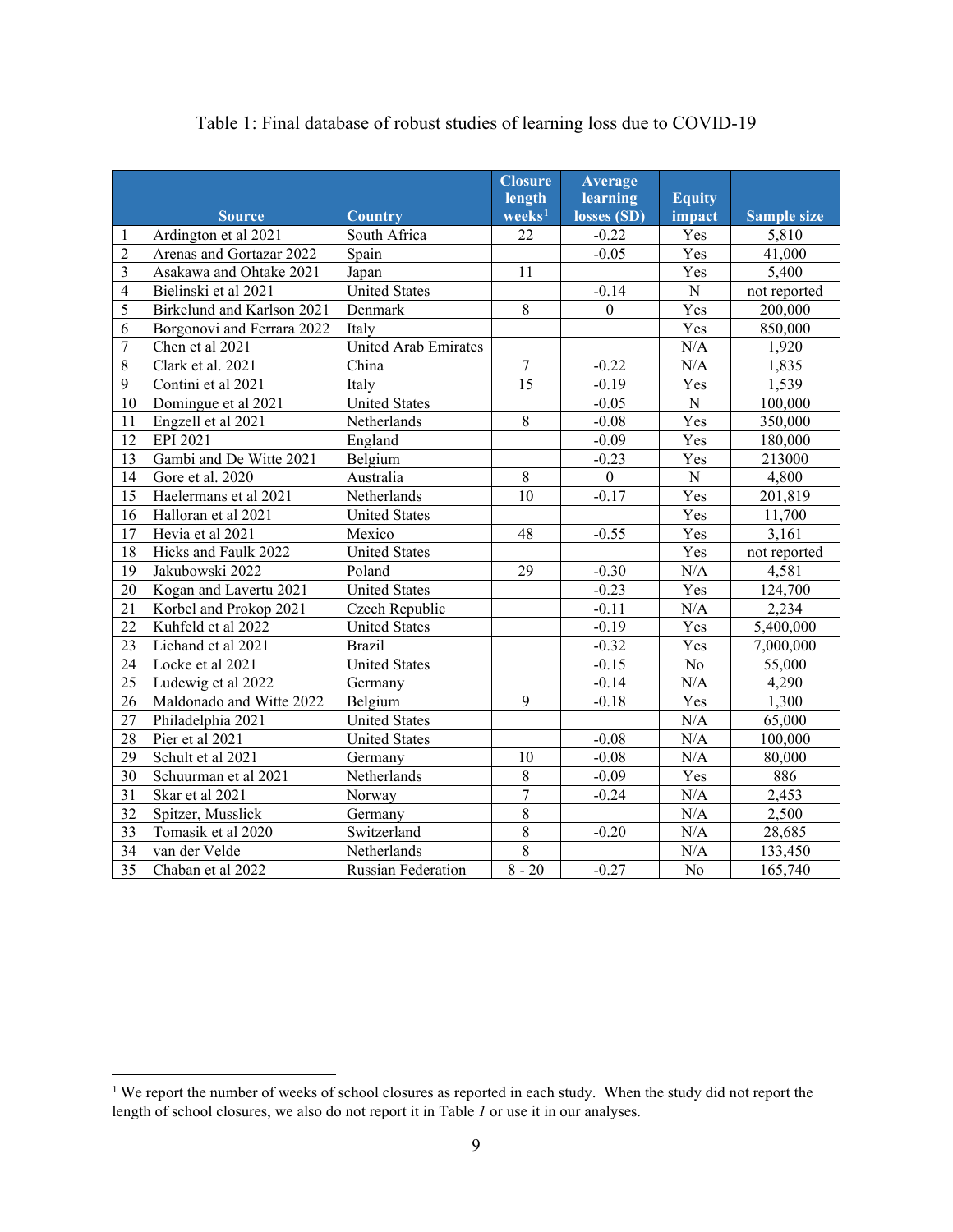

<span id="page-11-0"></span>Figure 1: Range of learning loss (in SDs) in the 24 studies reporting comparable effect sizes

The studies consistently find heterogeneous effects of learning loss by socio-economic status, past academic learning, and subject of learning. In our review, 20 studies examined learning loss by socio-economic status. Of these, 15 find greater learning loss among students or schools with lower socio-economic status, while 5 fail to find a statistically significant difference. Many studies have also found learning loss to be worse for students who had struggled academically prior to the pandemic. Of the studies that included this measure, 11 documented greater learning losses for students at lower levels of academic achievement, while 3 documented greater learning losses for students with greater past academic achievement.

The COVID-19-related school closures varied in duration across the world. In some countries, school systems were completely shut down for many months – or even years in some cases – while in a few countries schools were closed for very short periods of time. As the pandemic continued, some school systems partially opened some schools for some months. Also, the experience varied by grade level. Some countries kept primary schools open but closed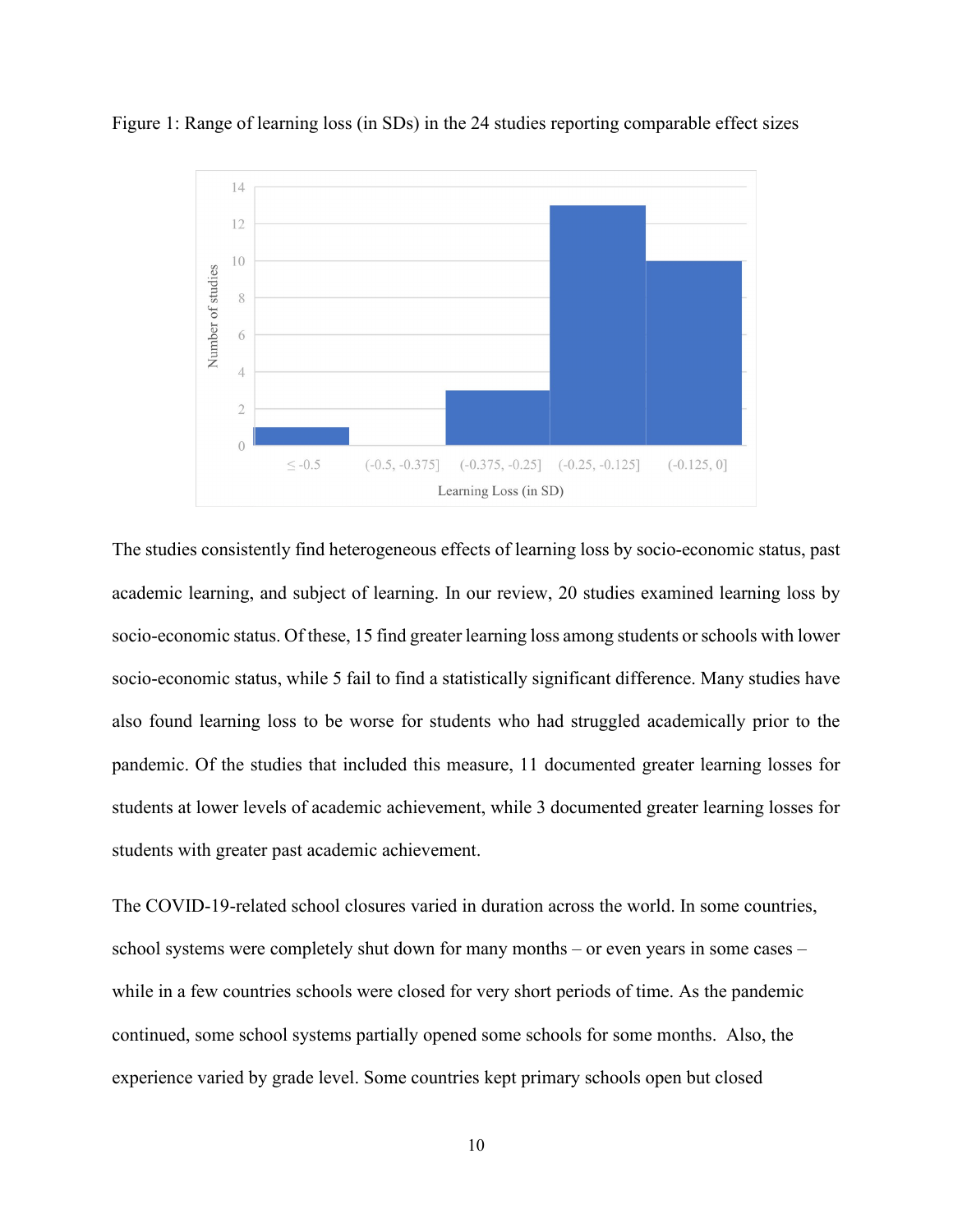secondary schools. Some countries had good internet connectivity and students had access to devices; these systems were well positioned to provide quality distance education online. Other countries, with limited internet connectivity and access to devices, broadcast lessons and used radio or other mass media to provide remote education.

As [Table 2](#page-13-0) shows, the longer the schools remained closed, the greater were the learning losses. For the 19 countries for which we have robust learning loss data, average school closures were 15 weeks, leading to average learning losses of 0.18 standard deviation. Put another way, for every week that schools were closed, learning declined by 1.2 point, or 0.01 standard deviation, on average.

Most of our robust data come from 12 European countries. Given similar starting conditions overall (such as GDP per capita, access to connectivity and devices), these countries provide compelling evidence that the pandemic-related school closures led to learning losses. In these European countries, average school closures were 11 weeks in duration, and average learning losses were 0.16 standard deviation. Therefore, for every week of school closure, learning losses were about 1.5 points, or 0.015 standard deviation, per month.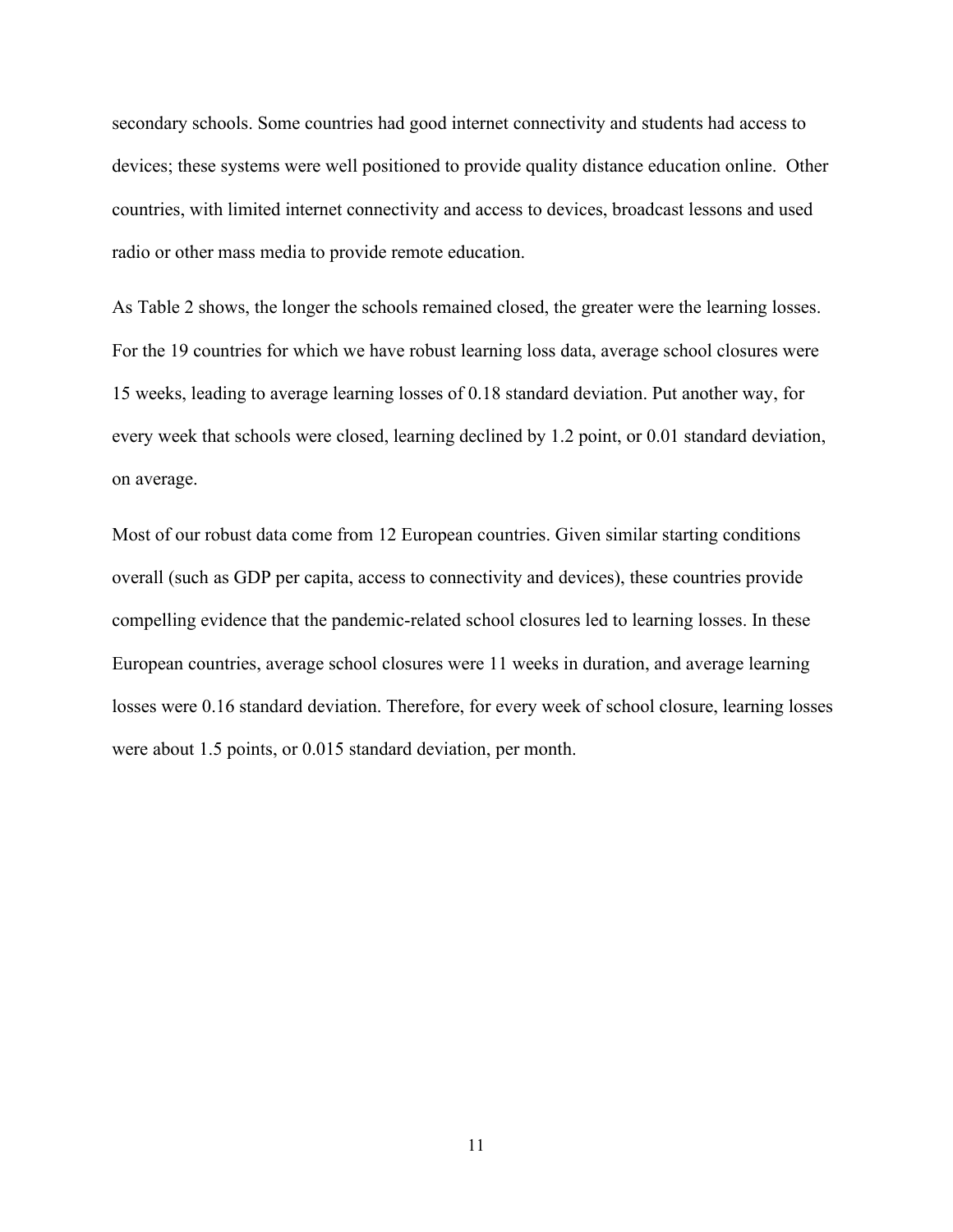<span id="page-13-0"></span>

| <b>Country</b>          | <b>Closure length weeks</b> | <b>Average learning losses</b><br>(SD) | <b>Source</b>                                                                                                                                    |
|-------------------------|-----------------------------|----------------------------------------|--------------------------------------------------------------------------------------------------------------------------------------------------|
| Mexico                  | 48                          | $-0.55$                                | Hevia et al 2021                                                                                                                                 |
| <b>Brazil</b>           | 26                          | $-0.32$                                | Lichand et al 2021                                                                                                                               |
| Poland                  | 20                          | $-0.3$                                 | Jakubowski 2022                                                                                                                                  |
| Russian<br>Federation   | 14                          | $-0.27$                                | Chaban et al 2022                                                                                                                                |
| Norway                  | $\overline{7}$              | $-0.24$                                | Skar et al 2021                                                                                                                                  |
| China                   | $\overline{7}$              | $-0.22$                                | Clark et al. 2021                                                                                                                                |
| South Africa            | 22                          | $-0.22$                                | Ardington et al 2021                                                                                                                             |
| Switzerland             | 8                           | $-0.2$                                 | Tomasik et al 2020                                                                                                                               |
| Italy                   | 15                          | $-0.19$                                | Contini et al 2021                                                                                                                               |
| Belgium                 | 9                           | $-0.18$                                | Maldonado and Witte 2022                                                                                                                         |
| Netherlands             | 10                          | $-0.17$                                | Haelermans et al 2021                                                                                                                            |
| Germany                 | 10                          | $-0.14$                                | Ludewig et al 2022                                                                                                                               |
| United<br><b>States</b> | 23                          | $-0.14$                                | Average of: Bielinski et al<br>2021; Domingue et al 2021;<br>Kogan and Lavertu 2021;<br>Kuhfeld et al 2022; Locke et al<br>2021; Pier et al 2021 |
| Czech<br>Republic       | 9                           | $-0.11$                                | Korbel and Prokop 2021                                                                                                                           |
| England                 | 10                          | $-0.09$                                | EPI 2021                                                                                                                                         |
| Spain                   | 12                          | $-0.05$                                | Arenas and Gortazar 2022                                                                                                                         |
| Australia               | 8                           | 0.00                                   | Gore et al. 2020                                                                                                                                 |
| Denmark                 | 8                           | 0.00                                   | Birkelund and Karlson 2021                                                                                                                       |
| Japan                   | 11                          | 0.0                                    | Asakawa and Ohtake 2021                                                                                                                          |

Table 2: Length of school closures and average learning losses, by country

We also observed notable variation in learning loss by subject. The subjects most frequently analyzed in the reviewed studies are reading and mathematics. Of the 11 studies to include both, in 9 studies learning loss in mathematics exceeded that of reading, while reading losses exceeded mathematics in 2 studies.

Many studies have examined learning loss by gender, although the findings are not consistent. While some studies report greater learning loss among girls (Lichand et al 2021), others find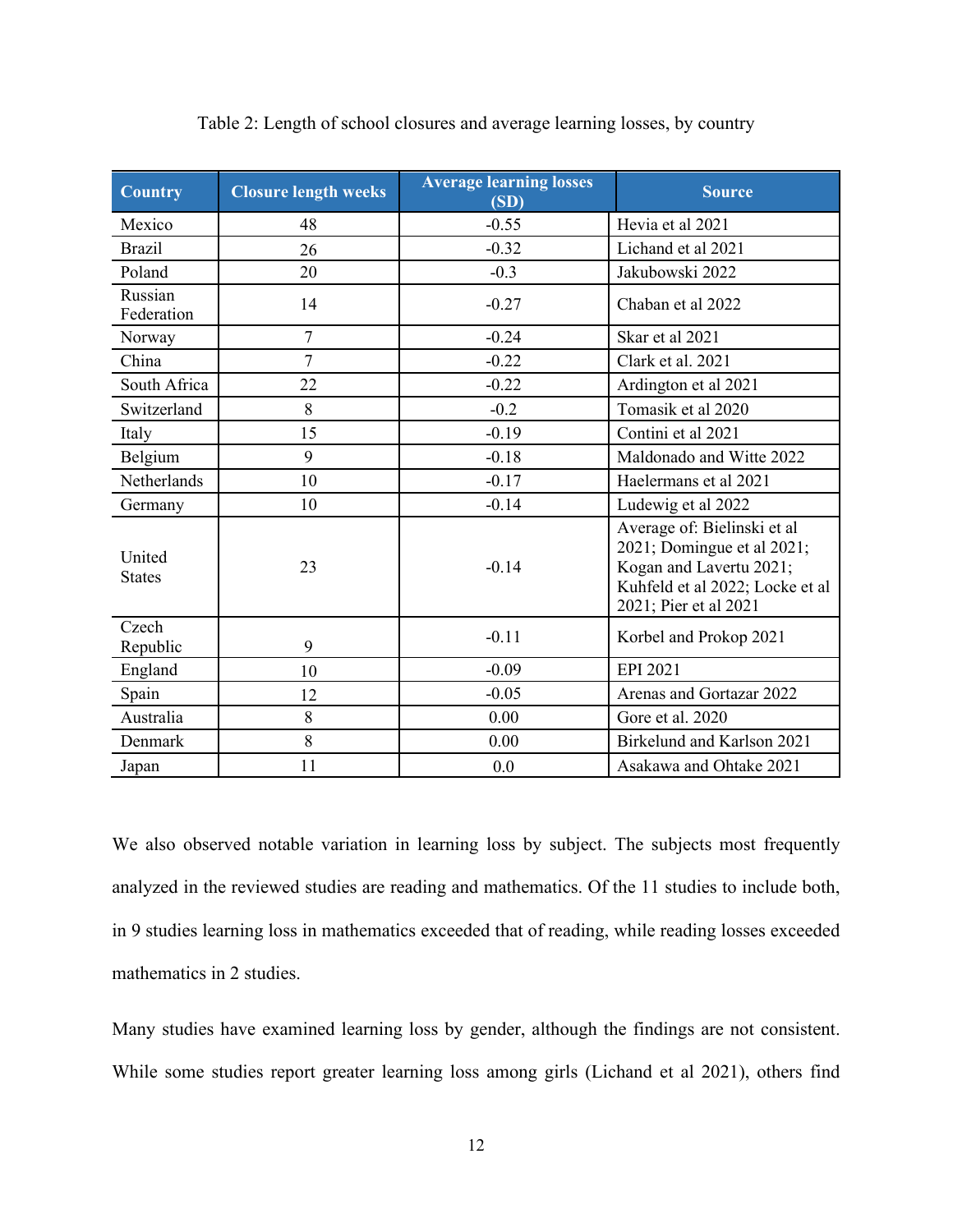greater learning loss among boys (Birkelund and Karlson 2021; Schuurman et al. 2021). Seven other studies find no statistical difference in learning loss by gender.

Learning losses are significant in countries reporting losses through descriptive statistics. For example, adolescent girls' literacy and numeracy scores declined by more than 6 percent in Bangladesh (Amin et al 2021). In India, the share of grade 3 children in government schools who can perform simple subtraction decreased from 24 percent in 2018 to only 16 percent in 2020 and the share who can read a grade 2 level text decreased from 19 percent in 2018 to 10 percent in 2020 (ASER 2021a). In Pakistan, the proportion of children in classes 1-5 who can read a story declined from 24 percent in 2019 to 22 percent in 2021 (ASER 2021b). There are reported learning losses in one college in Sri Lanka (Sayeejan and Nithlavarnan 2018). In Uganda, the percentage of learners rated proficient in literacy in English and numeracy in 2021 dropped by 5 percent and 13 percent from that of 2018 (NAPE 2021). In Canada, grade 2 and 3 students reading assessments declined by 4 to 5 points (Georgiou 2021). In the Republic of Korea, there was a significant decrease in scores in for medical school students (Kim et al. 2021).

#### V. Discussion

As a result of the first wave of COVID-19-induced lockdowns and school closures beginning in March 2020, a student has lost on average about one-third to one-half year's worth of learning. These learning losses may impact a student's education trajectory, as the lost learning is likely to limit opportunities to advance to higher levels of schooling. There are also long-term future earnings losses associated with lost human capital, with students potentially losing trillions of dollars in future income (Psacharopoulos et al 2021).

Nevertheless, there are some causes for optimism from the existing research. In Nara City, Japan, math achievement scores had increased six months after COVID-related school closures. While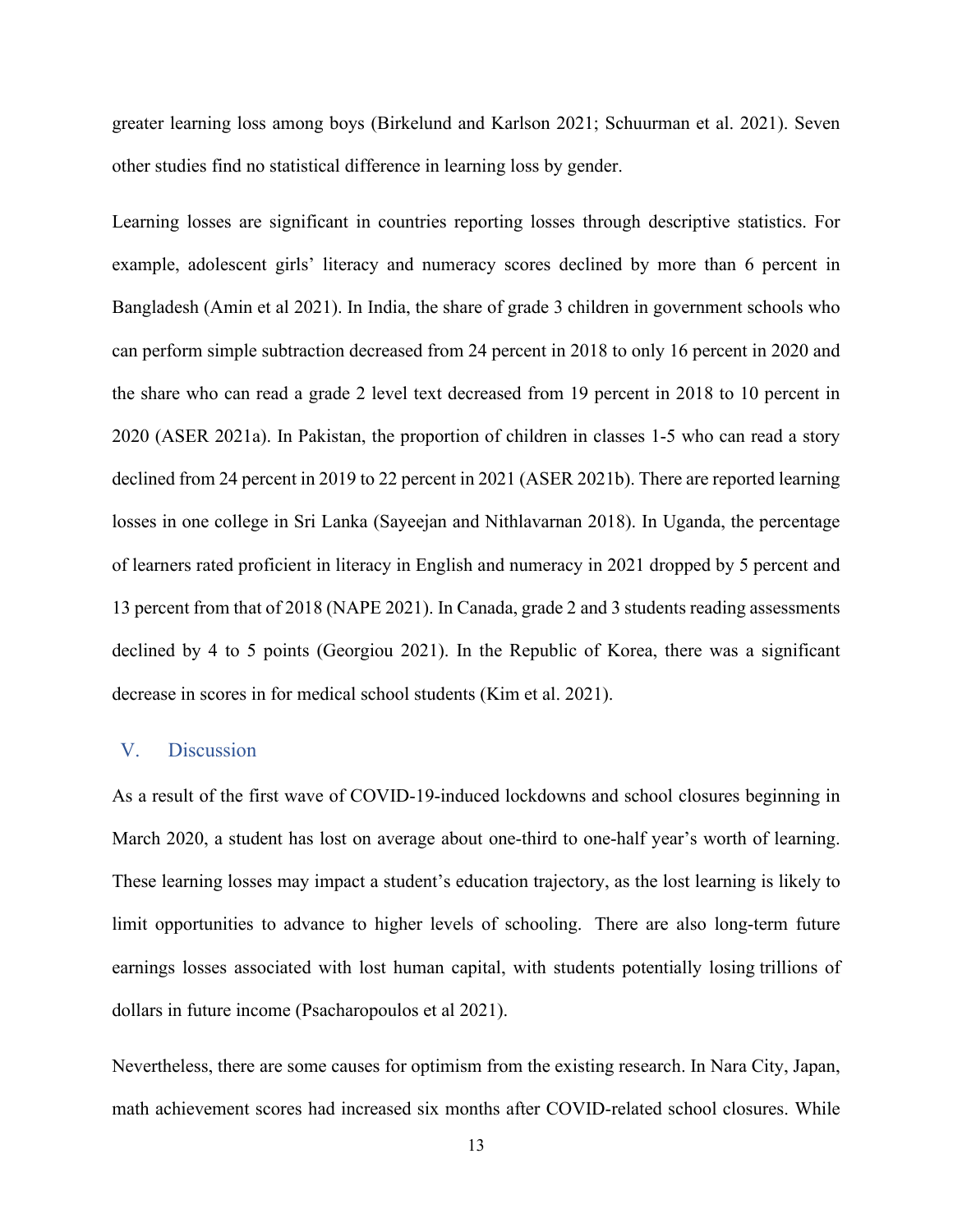the initial closures had brought down scores, responsive policies largely overcame this decline (Asakawa and Ohtake 2021). During the school closures, students watched virtual lessons streamed by their teachers, carried out independent work, and submitted paperwork for revision by their teachers. Nara City also decreased its summer vacation in response to the school closures, from 34 days to 16 days. Although a broadly successful response, the school closures impacted lower income students significantly more, and these students also showed slower growth than their peers upon returning to school. Another positive finding comes from England, where the Educational Policy Institute found learning loss to decline substantially after schools had reopened. In autumn 2020, students were found to be behind by an average of 3.6 months in mathematics, but by the summer of 2021 the loss had decreased to an average of 2.2 months.

Learning loss evidence is mixed in France, with on average very low levels of learning loss experienced thus far, though there are still equity effects with more disadvantaged students suffering more (Thorn and Vincent-Lancrin 2021). However, no learning loss is evident in Denmark and no equity effect (Birkelund and Karlson 2021). It seems that Danish children received good home support and their reading behavior increased significantly because of the lockdown of schools (Reimer et al 2021). In Sweden, where primary schools did not close during the pandemic, there are no reported learning losses (Falth et al 2021). In the state of New South Wales, Australia, there are no significant differences between 2019 and 2020 in student achievement growth; however, learning did decrease in the least advantaged schools (Gore et al 2021).

As this emerging evidence suggests, the impact of COVID-19 on student learning worldwide has been substantial, and inequality in learning across more advantaged and disadvantaged groups is likely going to grow over time. We plan to continue to assess these trends over time and to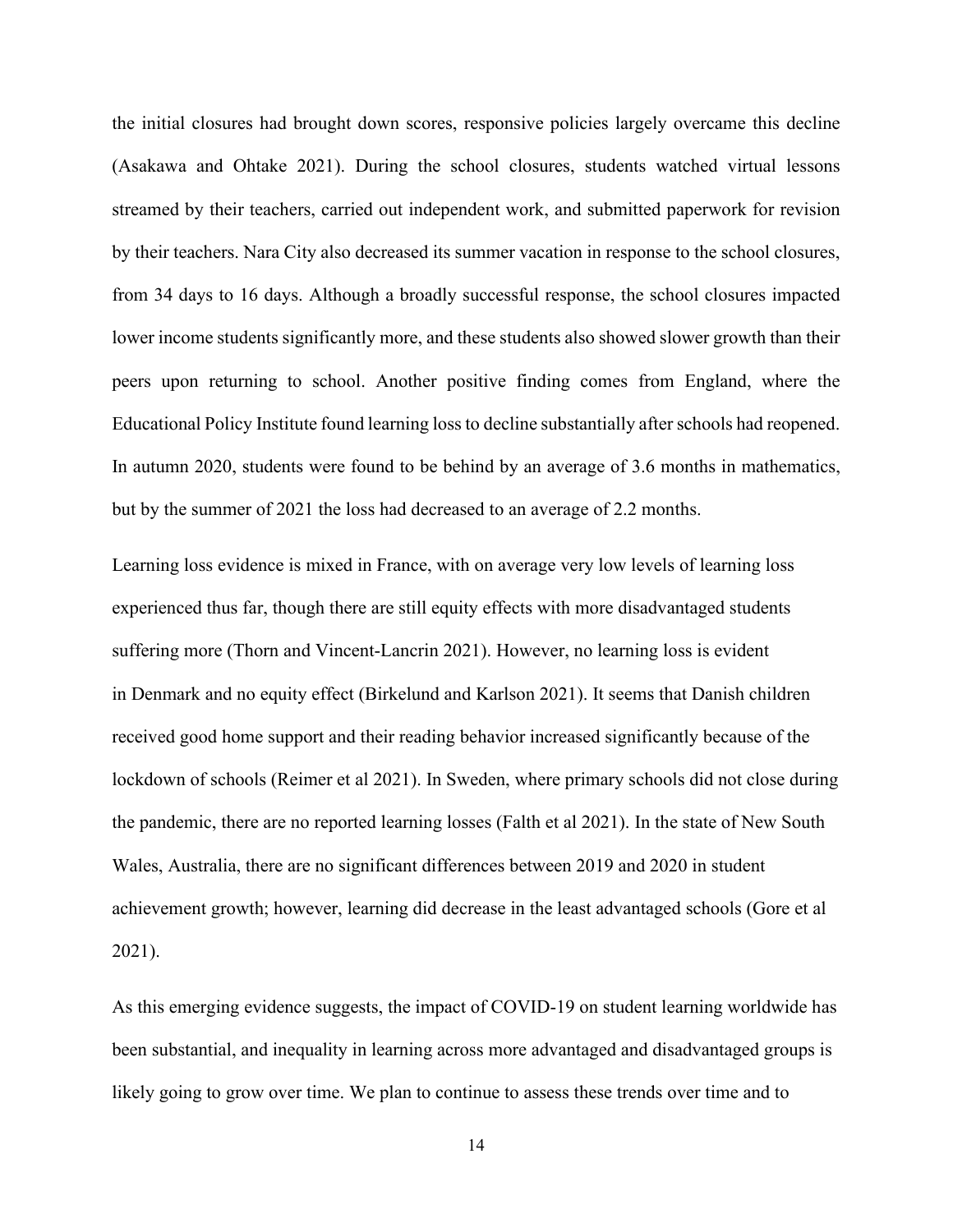evaluate longer-term impacts on individuals' education and labor market trajectories as well as productivity and economic development globally.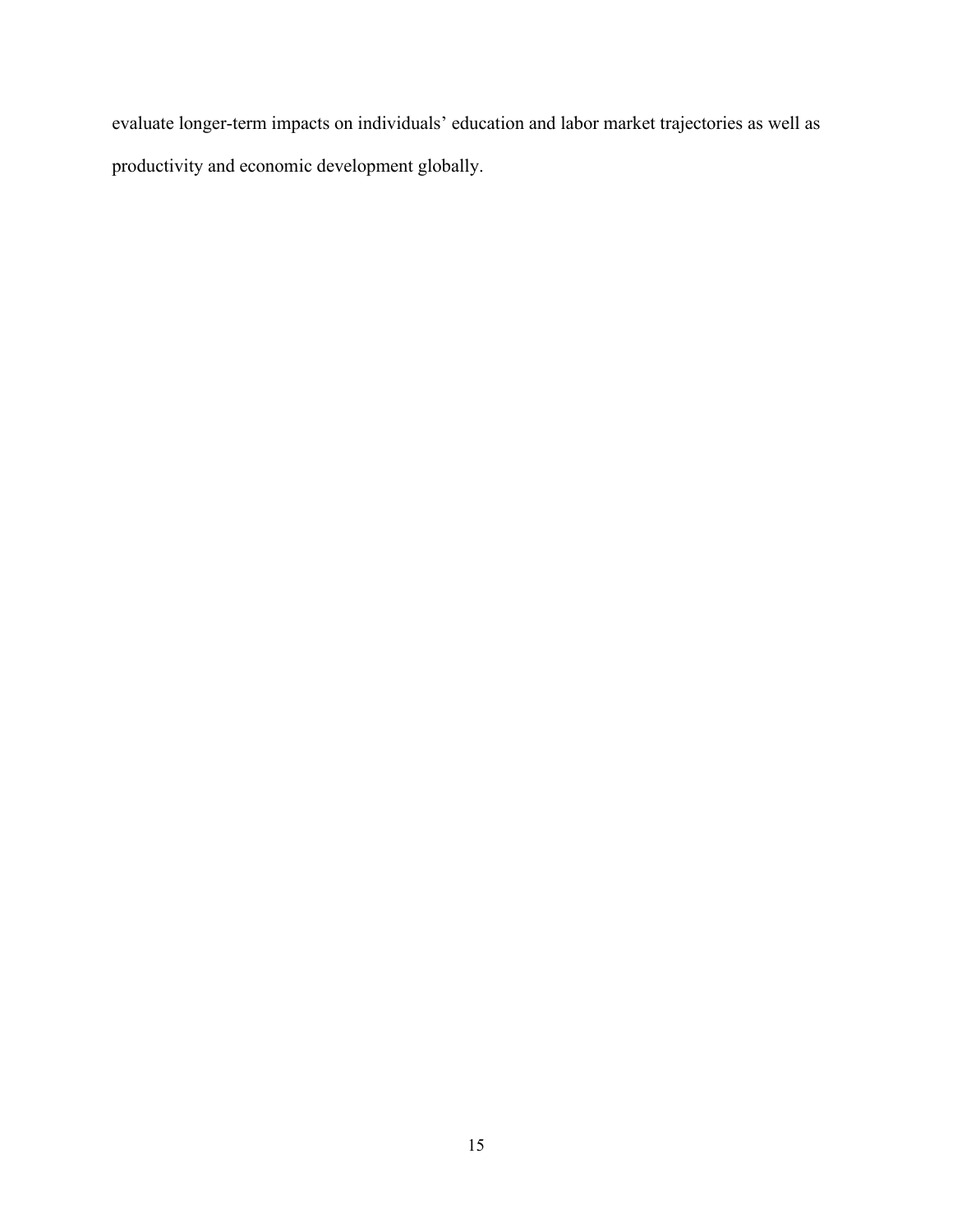#### **References**

Agostinelli, F., Doepke, M., Sorrenti, G., Zilibotti, F. (2022). When the great equalizer shuts down: Schools, peers, and parents in pandemic times. Journal of Public Economics 206 104574. <https://doi.org/10.1016/j.jpubeco.2021.104574>

Amelia, R., G. Kadarisma, N. Fitriani and Y. Ahmadi. (2020). The effect of online mathematics learning on junior high school mathematic resilience during covid-19 pandemic. Journal of Physics. Conf. Ser. 1657 012011 [https://iopscience.iop.org/article/10.1088/1742-](https://iopscience.iop.org/article/10.1088/1742-6596/1657/1/012011) [6596/1657/1/012011](https://iopscience.iop.org/article/10.1088/1742-6596/1657/1/012011)

Amin, S, Hossain, M, Ainul, S. (2021). Learning loss among adolescent girls during the COVID-19 pandemic in rural Bangladesh. New York: Population Council.

[https://knowledgecommons.popcouncil.org/departments\\_sbsr-pgy/1501/](https://knowledgecommons.popcouncil.org/departments_sbsr-pgy/1501/)

Amplify. (2021). Research brief: COVID-19 means more students not learning to read.

[https://go.info.amplify.com/download-whitepaper-](https://go.info.amplify.com/download-whitepaper-fy21_general_moydata_national_readingresearch#:%7E:text=Amplify)

fy21 general moydata national readingresearch#:~:text=Amplify's%20latest%20middle%2Dof [%2Dyear,of%20not%20learning%20to%20read.&text=Research%20suggests%20a%20near%20](https://go.info.amplify.com/download-whitepaper-fy21_general_moydata_national_readingresearch#:%7E:text=Amplify) [90,to%20close%20this%20opportunity%20gap](https://go.info.amplify.com/download-whitepaper-fy21_general_moydata_national_readingresearch#:%7E:text=Amplify)

Ardington, C, Willis, G., Kotze, J. (2021). COVID-19 Learning Losses: Early Grade Reading in South Africa. International Journal of Educational Development.

<https://www.sciencedirect.com/science/article/pii/S0738059321001334>

Arenas, Andreu and Lucas Gortazar. (2022). Learning Loss One Year After School Closures: Evidence from the Basque Country. IEB Working Paper 2022/3. Institut d'Economia de Barcelona. https://ieb.ub.edu/wp-content/uploads/2022/03/Doc2022-03.pdf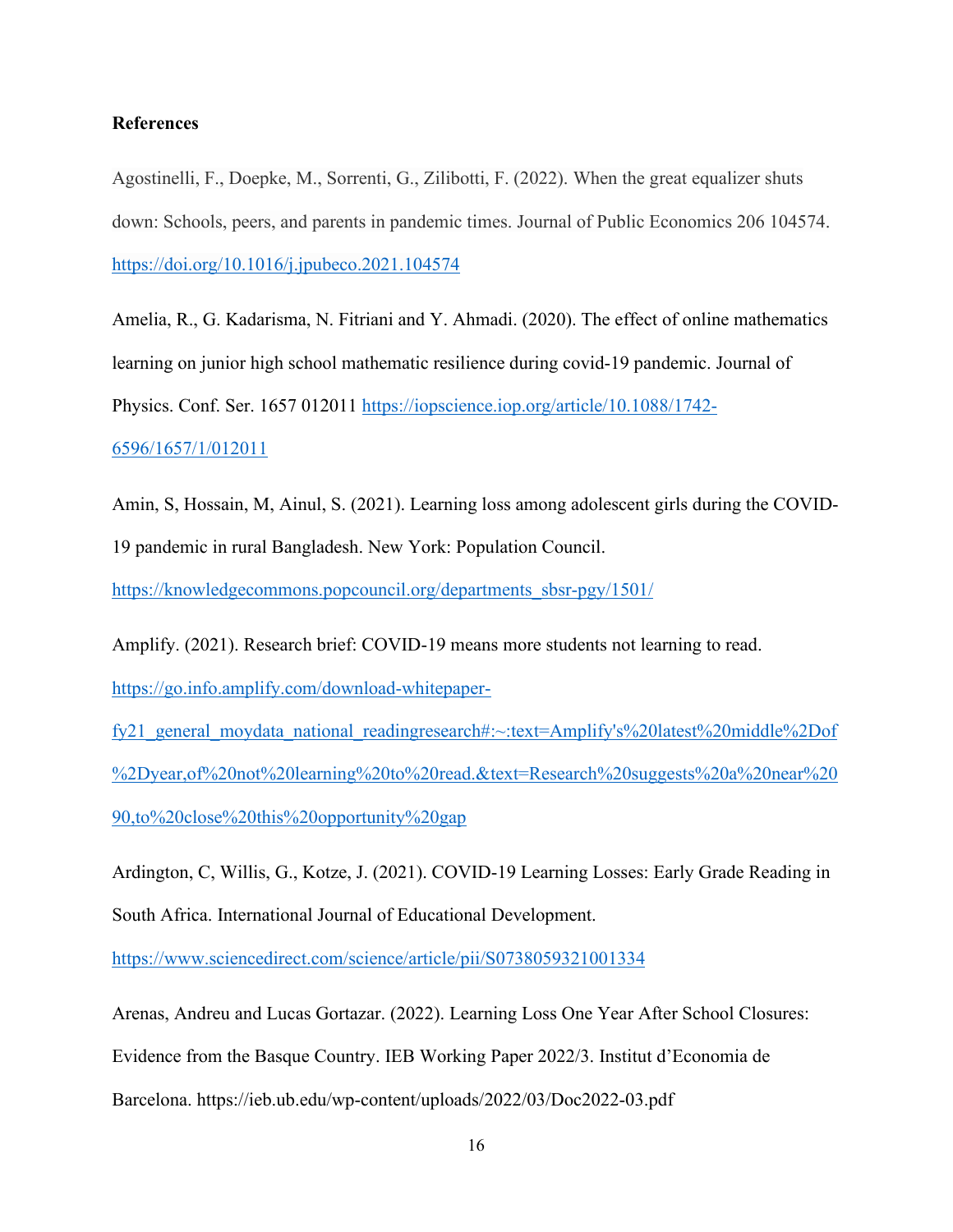Asakawa, S., Ohtake, F. (2021). Impact of Temporary School Closure Due to COVID-19 on the Academic Achievement of Elementary School Students. Discussion Papers in Economics and Business 21-14, Osaka University, Graduate School of Economics.

<https://ideas.repec.org/p/osk/wpaper/2114.html>

ASER (Annual Status of Education Report). (2021a). Karnataka Rural, analysis based on data from households. 24 out of 30 districts. Facilitated by Pratham.

[https://img.asercentre.org/docs/ASER%202021/ASER%202020%20wave%201%20-](https://img.asercentre.org/docs/ASER%202021/ASER%202020%20wave%201%20-%20v2/aser2020wave1report_feb1.pdf)

[%20v2/aser2020wave1report\\_feb1.pdf](https://img.asercentre.org/docs/ASER%202021/ASER%202020%20wave%201%20-%20v2/aser2020wave1report_feb1.pdf)

ASER (Annual Status of Education Report). (2021b). Measuring the Impact of COVID 19 on

Education in Pakistan. FINAL REPORT. ASER Pakistan Secretariat, Idara-e-Taleem-o-Aagahi

(ITA), Lahore, Pakistan. Available at:<http://aserpakistan.org/Learning-Losses-2021>

ASER. (2021). Annual Status of Education Report (Rural) 2020, Wave 1. ASER Centre, New Delhi. Available at:

[https://img.asercentre.org/docs/ASER%202021/ASER%202020%20wave%201%20-](https://img.asercentre.org/docs/ASER%202021/ASER%202020%20wave%201%20-%20v2/aser2020wave1report_feb1.pdf) [%20v2/aser2020wave1report\\_feb1.pdf](https://img.asercentre.org/docs/ASER%202021/ASER%202020%20wave%201%20-%20v2/aser2020wave1report_feb1.pdf)

Azevedo, J.P., Hasan, A., Goldemberg, D., Geven, K. and Iqbal, S.A., 2021. Simulating the potential impacts of COVID-19 school closures on schooling and learning outcomes: A set of global estimates. *The World Bank Research Observer*, *36*(1), pp.1-40.

Belot, M., Webbink, D. (2010). Do Teacher Strikes Harm Educational Attainment of Students? Labour 24(4): 391–406. [https://onlinelibrary.wiley.com/doi/full/10.1111/j.1467-](https://onlinelibrary.wiley.com/doi/full/10.1111/j.1467-9914.2010.00494.x) [9914.2010.00494.x](https://onlinelibrary.wiley.com/doi/full/10.1111/j.1467-9914.2010.00494.x)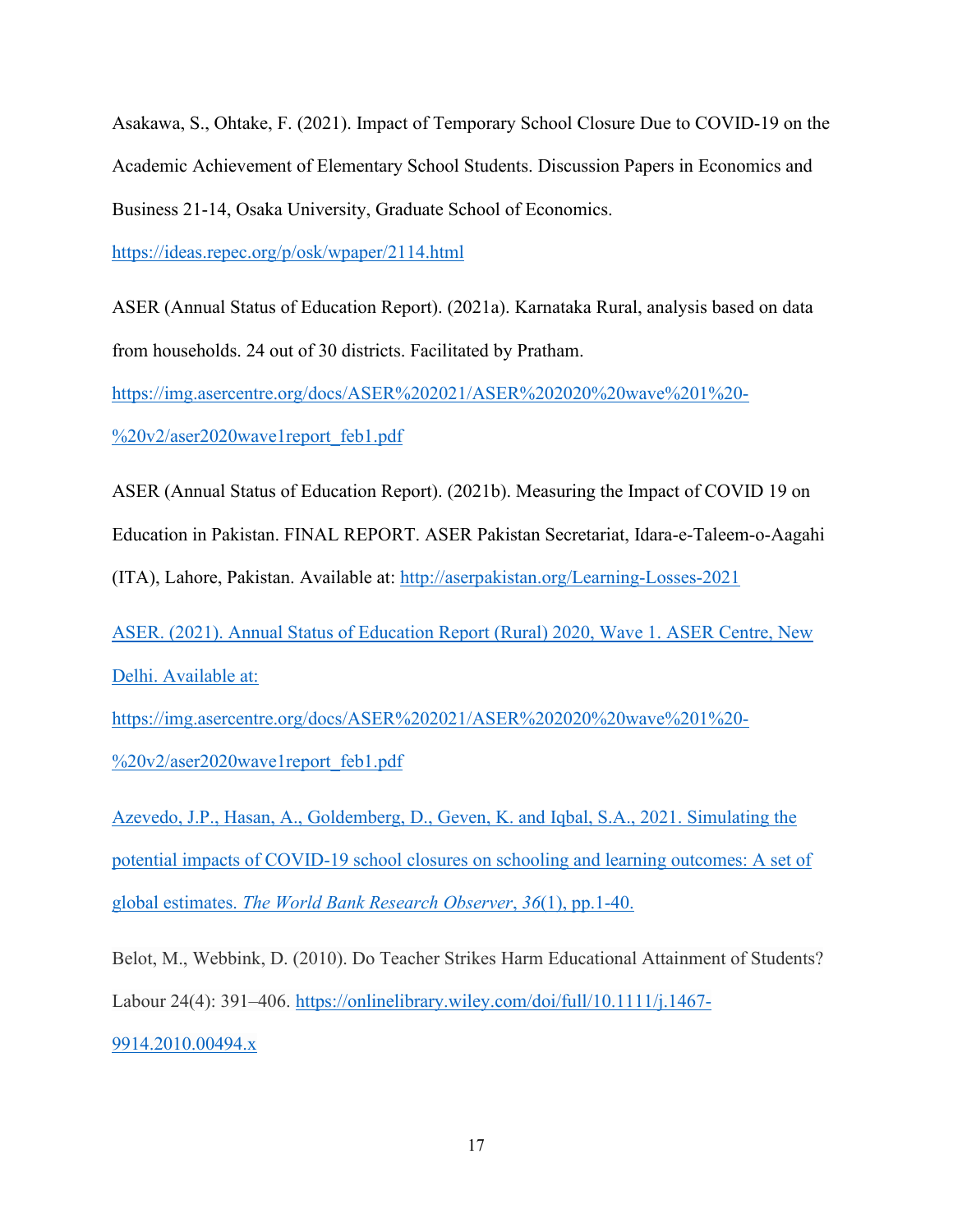Bielinski et al. (2021). No Longer a Prediction: What New Data Tell Us About the Effects of 2020 Learning Disruptions. [https://www.illuminateed.com/download/no-longer-a-prediction](https://www.illuminateed.com/download/no-longer-a-prediction-what-new-data-tell-us-about-the-effects-of-2020-learning-disruptions/)[what-new-data-tell-us-about-the-effects-of-2020-learning-disruptions/](https://www.illuminateed.com/download/no-longer-a-prediction-what-new-data-tell-us-about-the-effects-of-2020-learning-disruptions/)

Birkelund, J.F. and Karlson, K.B. (2021). No Evidence of a Major Learning Slide 14 Months into the COVID-19 Pandemic in Denmark.<https://osf.io/md5zn/download>

Blainey, K., Hannay, T. (2020). The impact of lockdown on children's education: a nationwide analysis. RS Assessment, School Dash. [https://www.risingstars-uk.com/media/Rising-](https://www.risingstars-uk.com/media/Rising-Stars/Assessment/Whitepapers/RS_Assessment_white_paper_1.pdf)[Stars/Assessment/Whitepapers/RS\\_Assessment\\_white\\_paper\\_1.pdf](https://www.risingstars-uk.com/media/Rising-Stars/Assessment/Whitepapers/RS_Assessment_white_paper_1.pdf)

Borgonovi, F. and A. Ferrara. (2022). A Longitudinal Perspective on the Effects of COVID-19 on Students' Resilience. The Effect of the Pandemic on the Reading and Mathematics Achievement of 8<sup>th</sup> and 5<sup>th</sup> Graders in Italy. Available at: http://dx.doi.org/10.2139/ssrn.4025865

Casalone, G., A. Michelangeli and U. Turk. (2021). The Effect of Lockdown on Students' Performance: A comparative study between Sweden, Italy and Turkey. Center for European Studies. Paper Series 473.

https://www.researchgate.net/publication/353582241 The Effect of Lockdown on Students% [27\\_Performance\\_A\\_comparative\\_study\\_between\\_Sweden\\_Italy\\_and\\_Turkey](https://www.researchgate.net/publication/353582241_The_Effect_of_Lockdown_on_Students%27_Performance_A_comparative_study_between_Sweden_Italy_and_Turkey)

Chaban T.Yu., Rameeva R.S., Denisov I.S., Kersha Yu.D., Zvyagintsev R.S. (2022) Rossiyskaya shkola v period pandemii COVID-19: effekty pervykh dvukh voln i kachestvo obrazovaniya [Russian Schools during the COVID-19 Pandemic: Impact of the First Two Waves on the Quality of Education]. Voprosy obrazovaniya/Educational Studies Moscow, no 1, pp. 160–188. https://doi.org/10.17323/1814-9545-2022-1-160-188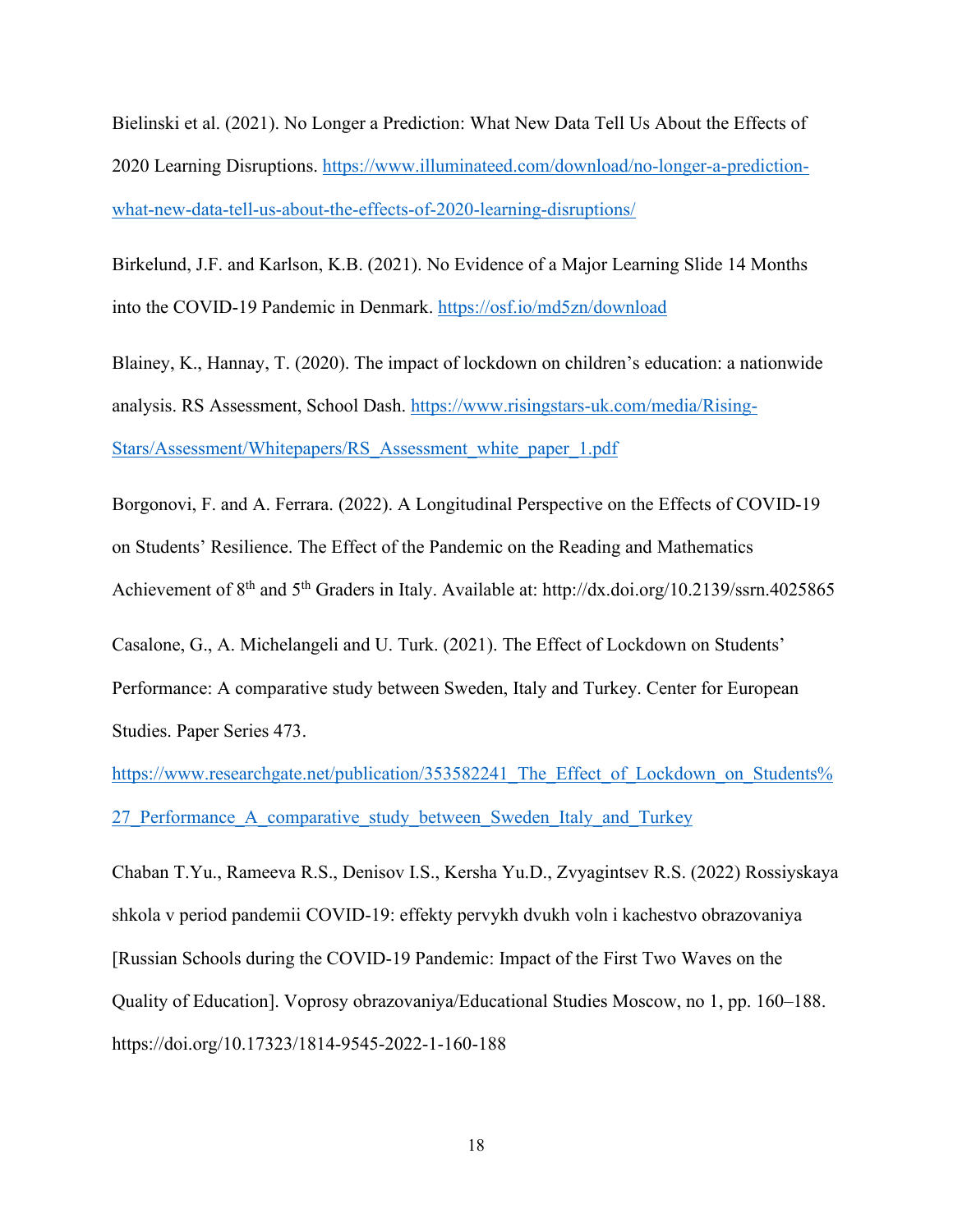Chen, D.L. and S. Ertac, T. Evgeniou, X. Miao, A. Nadaf and E. Yilmaz. (2022). Grit and Academic Resilience During the Covid-19 Pandemic. INSEAD Working Paper No. 2022/02/DSC, Available at SSRN:<https://ssrn.com/abstract=4001431> or [http://dx.doi.org/10.2139/ssrn.4001431](https://dx.doi.org/10.2139/ssrn.4001431) 

Chetty, R., Friedman, J.N., Rockoff, J.E. (2014). Measuring the impacts of teachers II: Teacher value-added and student outcomes in adulthood. American Economic Review 104: 2633–2679. <https://www.aeaweb.org/articles?id=10.1257/aer.104.9.2633>

Clark, A.E., Nong, H., Zhu, H. and Zhu, R. (2021). Compensating for academic loss: Online learning and student performance during the COVID-19 pandemic. China Economic Review 68, p.101629.<https://halshs.archives-ouvertes.fr/halshs-02901505/document>

Contini, D., Di Tommaso, M.L., Muratori, C., Piazzalunga, D. and Schiavon, L. (2021). The COVID-19 Pandemic and School Closure: Learning Loss in Mathematics in Primary Education (No. 14785). Institute of Labor Economics (IZA).<https://ftp.iza.org/dp14785.pdf>

Curriculum Associates. (2020). Understanding Student Needs: Early Results from Fall Assessments [https://www.curriculumassociates.com/-/media/mainsite/files/i-ready/iready](https://www.curriculumassociates.com/-/media/mainsite/files/i-ready/iready-diagnostic-results-understanding-student-needs-paper-2020.pdf)[diagnostic-results-understanding-student-needs-paper-2020.pdf](https://www.curriculumassociates.com/-/media/mainsite/files/i-ready/iready-diagnostic-results-understanding-student-needs-paper-2020.pdf)

Currie, J., Thomas, D. (2001). Early test scores, school quality and SES: Longrun effects on wage and employment outcomes. Research in Labor Economics 20: 103–132.

[https://www.emerald.com/insight/content/doi/10.1016/S0147-9121\(01\)20039-9/full/html](https://www.emerald.com/insight/content/doi/10.1016/S0147-9121(01)20039-9/full/html)

De Paola, M, Gioi, F, Scoppa, V. (2021). The Impact of Online Teaching on Students' Achievement: Evidence from COVID-19 Induced Remote Learning.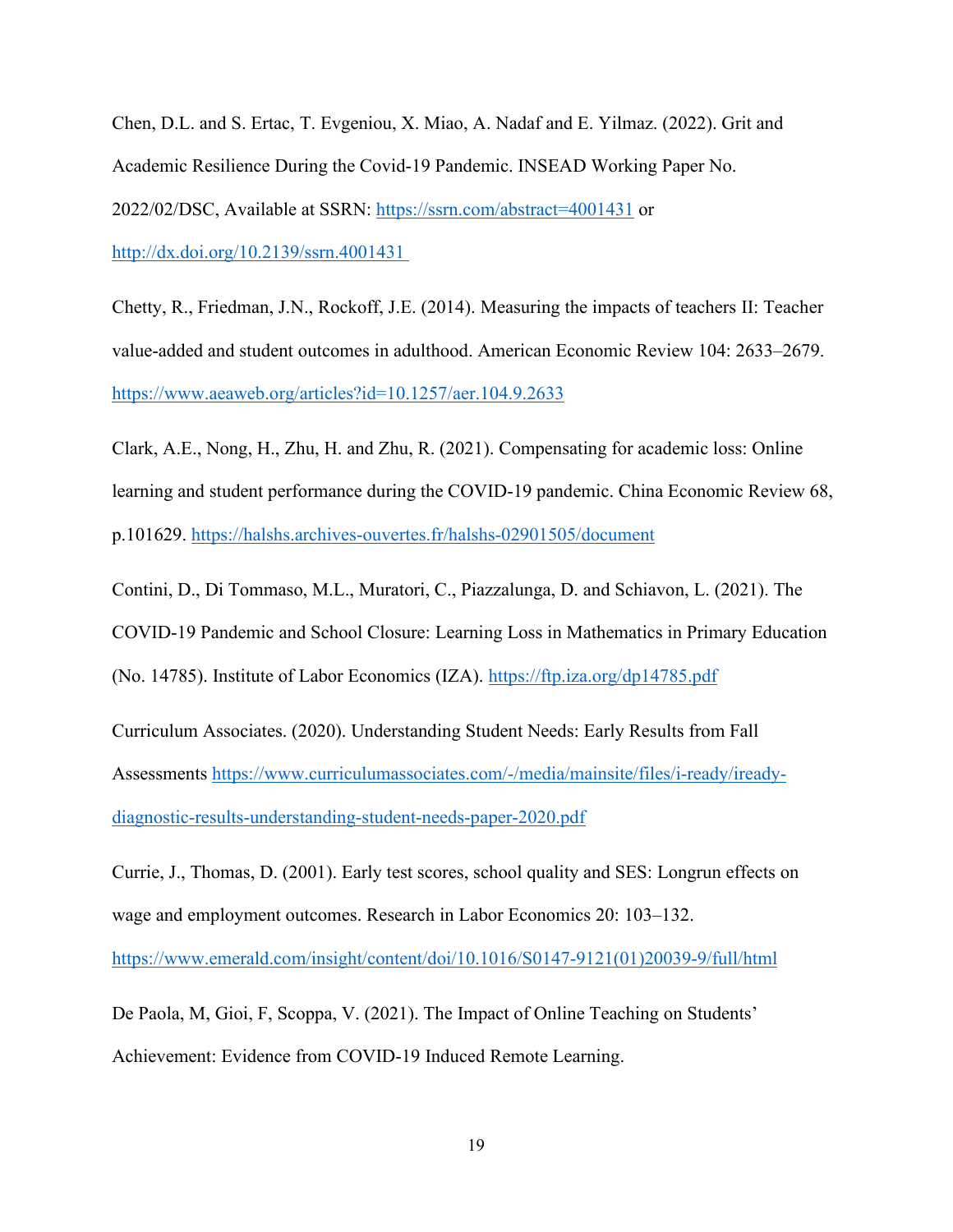Depping, D., Lücken, M., Musekamp, F., & Thonke, F. (2021). Kompetenzstände Hamburger Schüler\* innen vor und während der Corona-Pandemie [Alternative pupils' competence measurement in Hamburg during the Corona pandemic]. In D. Fickermann & B. Edelstein (Eds.), Schule während der Corona-Pandemie. Neue Ergebnisse und Überblick über ein dynamisches Forschungsfeld (pp. 51–79). Waxmann.

<https://doi.org/10.31244/9783830993315.03>

Domingue, B. W., Hough, H. J., Lang, D., Yeatman, J. (2021). Changing Patterns of Growth in Oral Reading Fluency During the COVID-19 Pandemic—Policy Brief. Policy Analysis for California Education (PACE). [https://edpolicyinca.org/publications/changing-patterns-growth](https://edpolicyinca.org/publications/changing-patterns-growth-oral-reading-fluency-during-covid-19-pandemic)[oral-reading-fluency-during-covid-19-pandemic](https://edpolicyinca.org/publications/changing-patterns-growth-oral-reading-fluency-during-covid-19-pandemic)

Donnelly, R., Patrinos, H.A. (2021). Learning loss during Covid-19: An early systematic review. Prospects <https://doi.org/10.1007/s11125-021-09582-6>

Dorn, E, Hancock, B, Sarakatsannis, J, Viruleg, E. (2021). COVID-19 and education: The lingering effects of unfinished learning. McKinsey & Company.

[https://www.mckinsey.com/industries/education/our-insights/covid-19-and-education-the](https://www.mckinsey.com/industries/education/our-insights/covid-19-and-education-the-lingering-effects-of-unfinished-learning)[lingering-effects-of-unfinished-learning](https://www.mckinsey.com/industries/education/our-insights/covid-19-and-education-the-lingering-effects-of-unfinished-learning)

Education Policy Institute. (2021). Understanding progress in the 2020/21 academic year: Interim findings. Department for Education UK. Renaissance Learning.

[https://epi.org.uk/publications-and-research/learning-loss-report-understanding-progress-in-the-](https://epi.org.uk/publications-and-research/learning-loss-report-understanding-progress-in-the-2020-to-2021-academic-year/)[2020-to-2021-academic-year/](https://epi.org.uk/publications-and-research/learning-loss-report-understanding-progress-in-the-2020-to-2021-academic-year/)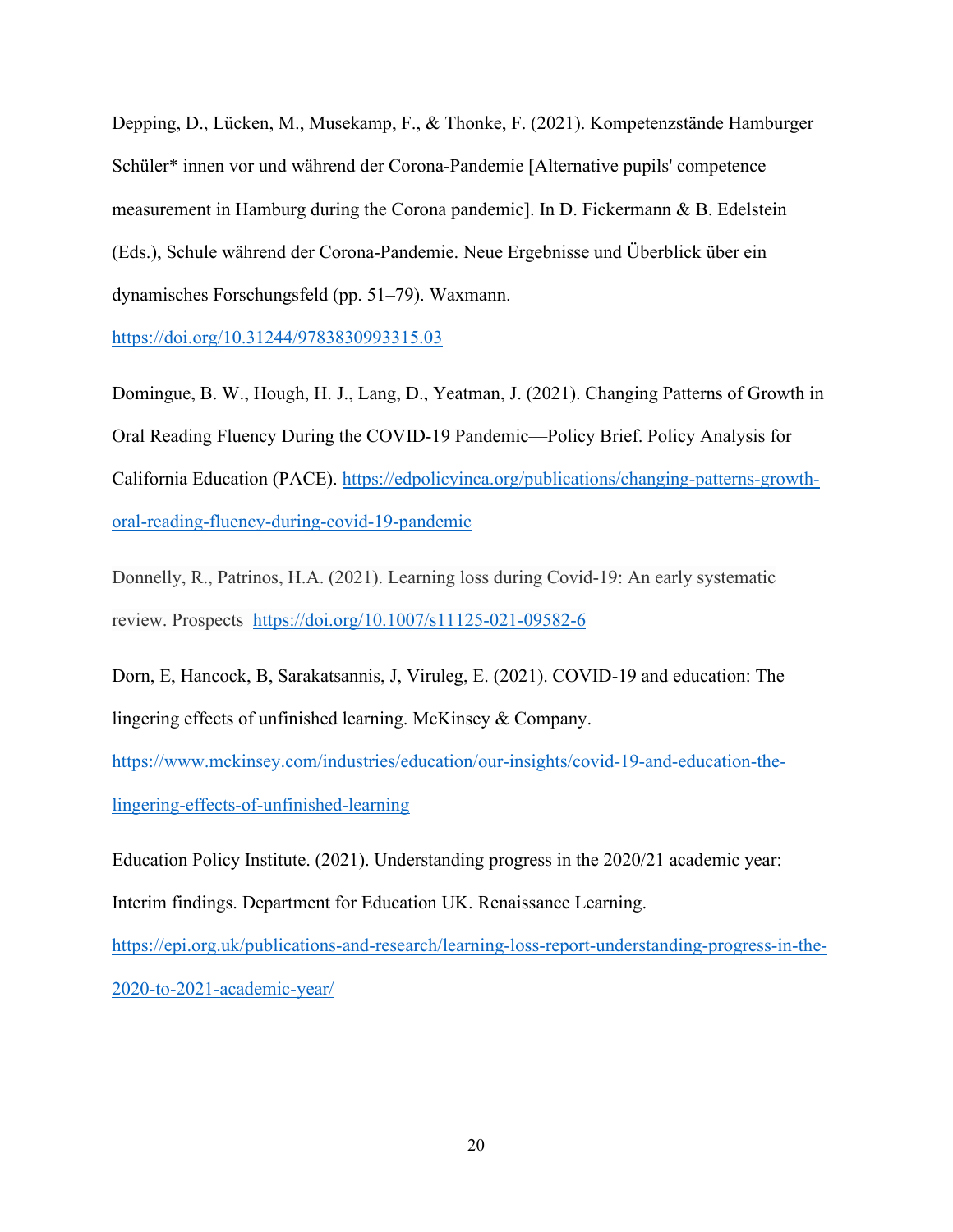Empower. (2021). Update on Unfinished Learning in DC.

[https://static1.squarespace.com/static/5f9857f027d55d2170cd92ac/t/61934ad6d24c803afec13834](https://static1.squarespace.com/static/5f9857f027d55d2170cd92ac/t/61934ad6d24c803afec13834/1637042905631/EK12+Unfinished+Learning+Update+Brief+from+Spring+2020-21.pdf) [/1637042905631/EK12+Unfinished+Learning+Update+Brief+from+Spring+2020-21.pdf](https://static1.squarespace.com/static/5f9857f027d55d2170cd92ac/t/61934ad6d24c803afec13834/1637042905631/EK12+Unfinished+Learning+Update+Brief+from+Spring+2020-21.pdf)

Engzell, P., A. Frey and M. Verhagen. (2021). Learning loss due to school closures during the COVID-19 pandemic. Proceedings of the National Academy of Sciences 118(17). <https://www.pnas.org/content/118/17/e2022376118>

Fälth, L., A. Hallin and T. Nordström. (2021). Conrona-Pandemins Paverkan pa Lagstadie-Elevers Lasinlarning. LegiLexi. Stockholm.<https://legilexi.org/>

Gambi, L. and K. de Witte. (2021). The resiliency of school outcomes after the COVID-19 pandemic. Standardised test scores and inequality one year after long term school closures. FEB Research Report Department of Economics.<https://lirias.kuleuven.be/3611628?limo=0>

Georgia Policy Labs. (2021). Tim Sass and Thomas Goldring. Student Achievement Growth during the COVID-19 Pandemic: Insights from Metro-Atlanta School Districts.

[https://gpl.gsu.edu/download/student-achievement-growth-during-the-covid-19-pandemic-](https://gpl.gsu.edu/download/student-achievement-growth-during-the-covid-19-pandemic-report/?ind=1620902643226&filename=Achievement%20Growth%20During%20COVID-19_Report_20210512_FINAL.pdf&wpdmdl=2105&refresh=609e9390ce82b1621005200)

[report/?ind=1620902643226&filename=Achievement%20Growth%20During%20COVID-](https://gpl.gsu.edu/download/student-achievement-growth-during-the-covid-19-pandemic-report/?ind=1620902643226&filename=Achievement%20Growth%20During%20COVID-19_Report_20210512_FINAL.pdf&wpdmdl=2105&refresh=609e9390ce82b1621005200)

[19\\_Report\\_20210512\\_FINAL.pdf&wpdmdl=2105&refresh=609e9390ce82b1621005200](https://gpl.gsu.edu/download/student-achievement-growth-during-the-covid-19-pandemic-report/?ind=1620902643226&filename=Achievement%20Growth%20During%20COVID-19_Report_20210512_FINAL.pdf&wpdmdl=2105&refresh=609e9390ce82b1621005200)

Georgiou, G. (2021). Covid-19's Impact on Children's Reading Scores: Data Trends and Complementary Interview. The Reading League Journal 2(2): 3-33.

[https://www.researchgate.net/publication/352546252\\_Covid-](https://www.researchgate.net/publication/352546252_Covid-19%27s_Impact_on_Children%27s_Reading_Scores_Data_Trends_and_Complementary_Interview)

[19%27s\\_Impact\\_on\\_Children%27s\\_Reading\\_Scores\\_Data\\_Trends\\_and\\_Complementary\\_Intervi](https://www.researchgate.net/publication/352546252_Covid-19%27s_Impact_on_Children%27s_Reading_Scores_Data_Trends_and_Complementary_Interview) [ew](https://www.researchgate.net/publication/352546252_Covid-19%27s_Impact_on_Children%27s_Reading_Scores_Data_Trends_and_Complementary_Interview)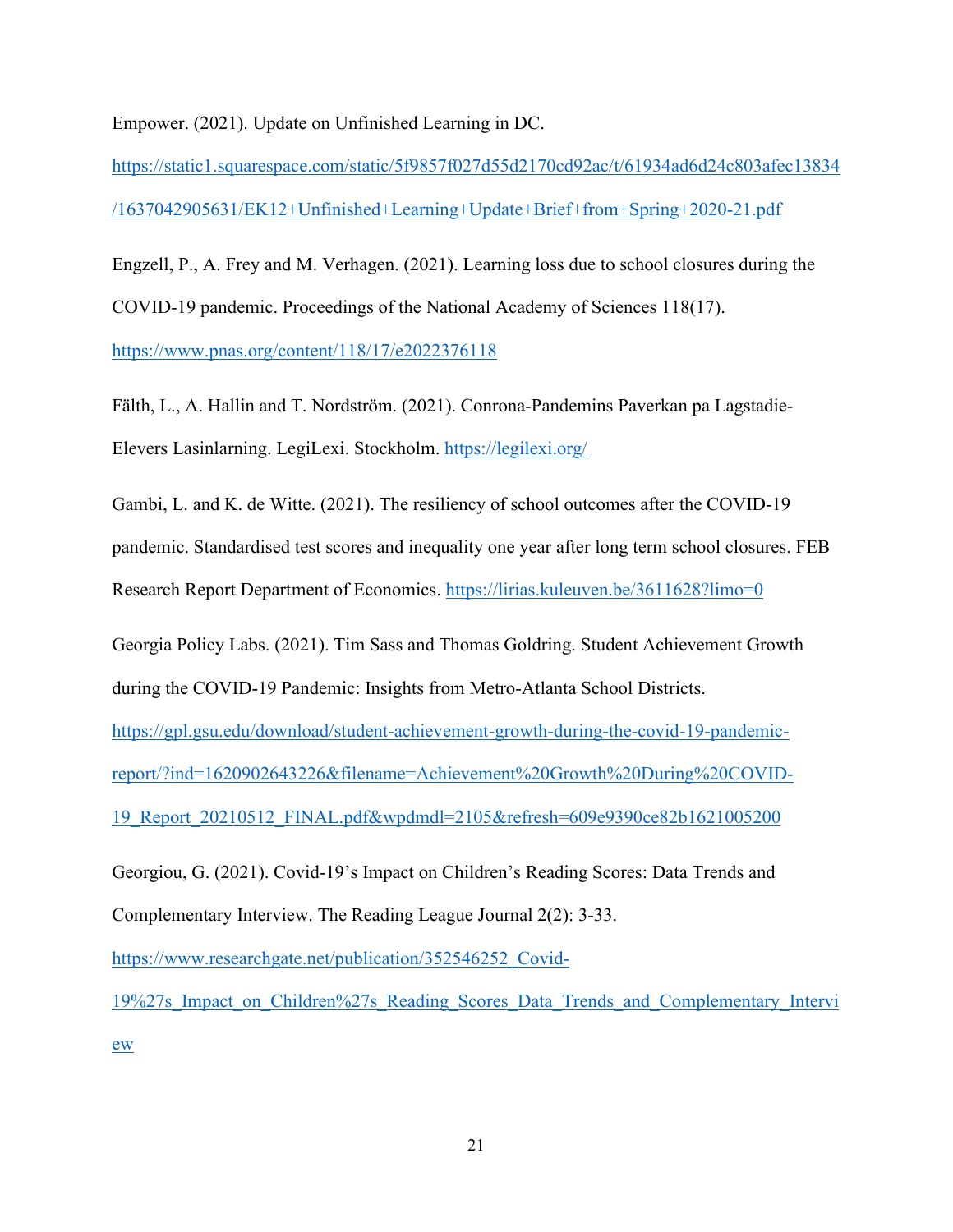Gonzalez, T., M.A. de la Rubia, K.P. Hincz, M. Comas-Lopez, L. Subirats, S. Fort an G.M. Sacha. (2020). Influence of COVID-19 confinement on students' performance in higher education. PloS One.<https://doi.org/10.1371/journal.pone.0239490>

Gore, J., L. Fray, A. Miller, J. Harris and W. Taggart. (2021). The impact of COVID-19 on student learning in New South Wales primary schools: an empirical study. Aust. Educ. Res. 48, 605–637.<https://doi.org/10.1007/s13384-021-00436-w>

Haelermans, C., R. Korthals, M. Jacobs, S. de Leeuw, S. Vermeulen, L. van Vugt, B. Aarts, T. Breuer, R. van der Velden, S. van Wetten and I. de Wolf. (2021). Sharp increase in inequality in education in times of the COVID-19-pandemic. ROA. ROA Research Memoranda No. 010 <https://doi.org/10.26481/umaror.2021010>

Halloran, C., R. Jack, J. Okun and E. Oster. (2021). Pandemic Schooling Mode and Student Test Scores: Evidence from US States. National Bureau of Economic Research Working Paper Series No. 29497.<http://www.nber.org/papers/w29497.pdf>

Hammerstein, S., C. König, T. Dreisörner and A. Frey. (2021). Effects of COVID-19-Related School Closures on Student Achievement-A Systematic Review. Frontiers in Psychology. <https://www.frontiersin.org/articles/10.3389/fpsyg.2021.746289/full>

Hanushek, E.A. and Woessmann, L., 2020. The economic impacts of learning losses.

Hevia, F.J., S. Vergara-Lope Tristan, A. Velásquez-Durán and D. Calderón Martín del Campo.

(2021). Estimation of the fundamental learning loss and learning poverty related to COVID-19

pandemic in Mexico, International Journal of Educational Development.

<https://www.sciencedirect.com/science/article/pii/S0738059321001681>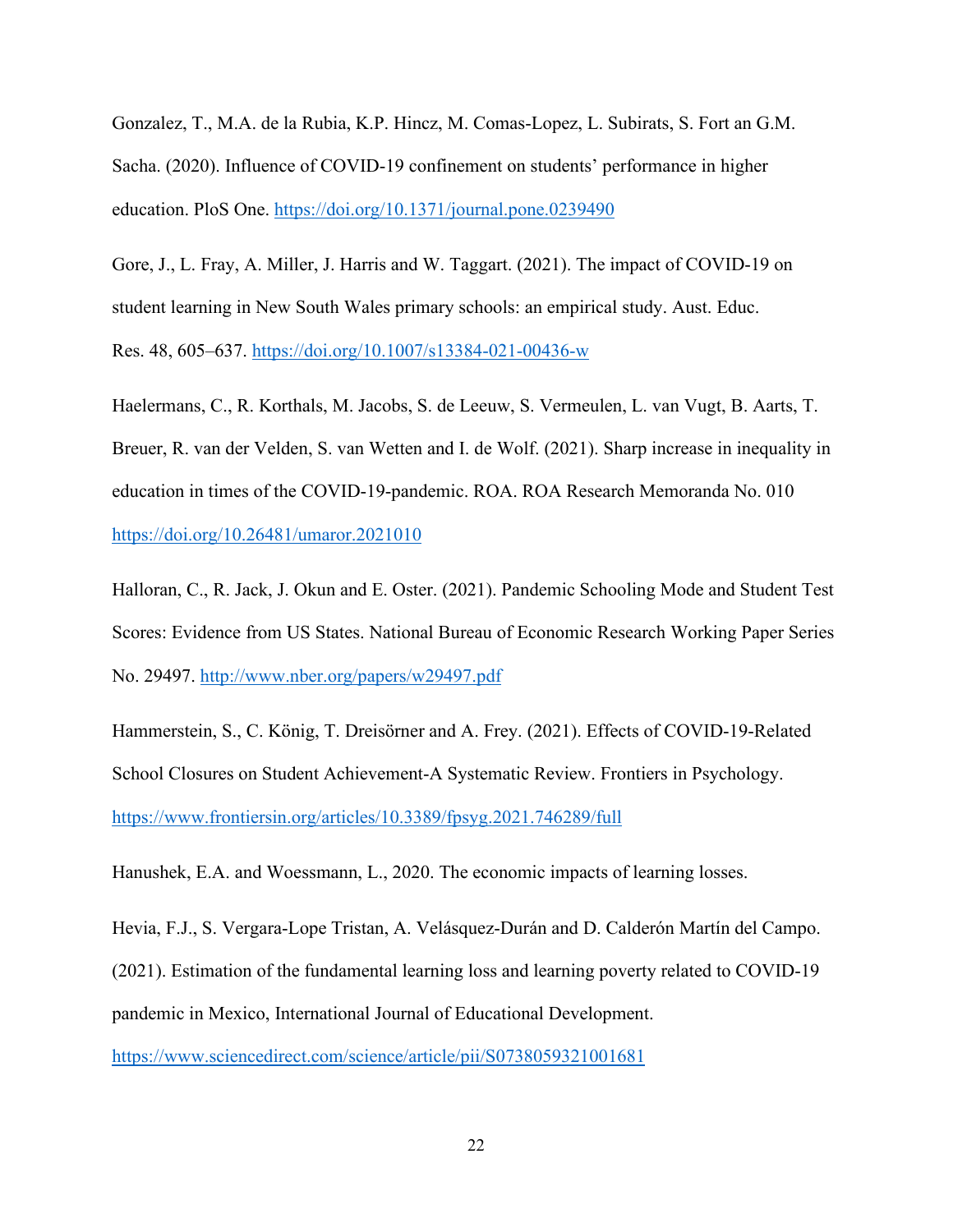Hicks, M.J., Faulk, D. (2022). What Contributed to COVID Learning Loss in Indiana's Schools? <https://projects.cberdata.org/reports/CovidLearningLoss-20220118.pdf>

Jakubowski, M., Gajderowicz, T., Wrona, S. (2022). Achievement of Secondary School Students After Pandemic Lockdown and Structural Reforms of Education System Results from TICKS 2021 Assessment in Warsaw. Evidence Institute Policy Note 1, Warsaw.

<https://www.evidin.pl/wp-content/uploads/2022/01/POLICY-NOTE-1-2022-EN.pdf>

Juniper Education. (2021). The impact of the Covid-19 pandemic on primary school children's learning [https://21e8jl3324au2z28ej2uho3t-wpengine.netdna-ssl.com/wp-](https://21e8jl3324au2z28ej2uho3t-wpengine.netdna-ssl.com/wp-content/uploads/juniper_folder/Juniper-Education-National-Benchmark-Dataset-Report.pdf)

[content/uploads/juniper\\_folder/Juniper-Education-National-Benchmark-Dataset-Report.pdf](https://21e8jl3324au2z28ej2uho3t-wpengine.netdna-ssl.com/wp-content/uploads/juniper_folder/Juniper-Education-National-Benchmark-Dataset-Report.pdf)

Kogan, V. and Lavertu, S. 2021. The COVID-19 pandemic and student achievement on Ohio's third-grade English language arts assessment. Ohio State University. [https://glenn.osu.edu/covid-](https://glenn.osu.edu/covid-19-pandemic-and-student-achievement-ohios-third-grade-english-language-arts-assessment)[19-pandemic-and-student-achievement-ohios-third-grade-english-language-arts-assessment](https://glenn.osu.edu/covid-19-pandemic-and-student-achievement-ohios-third-grade-english-language-arts-assessment)

Kim, Dl, H.J. Lee, Y. Lin, Y.J. Kang. (2021). Changes in academic performance in the online, integrated system-based curriculum implemented due to the COVID-19 pandemic in a medical school in Korea J Educ Eval Health Prof. 18:24. <https://doi.org/10.3352/jeehp.2021.18.24>

Kim, J, Rose, P, Tirunch, D.T, Sabates, R, Woldehanna, T. (2021). Learning Inequalities Widen Following COVID-19 School Closures in Ethiopia. [https://riseprogramme.org/blog/learning](https://riseprogramme.org/blog/learning-inequalities-widen-COVID-19-Ethiopia)[inequalities-widen-COVID-19-Ethiopia](https://riseprogramme.org/blog/learning-inequalities-widen-COVID-19-Ethiopia)

Kofoed, M., Gebhart, L., Gilmore, D. and Moschitto, R. (2021). Zooming to Class? Experimental Evidence on College Students Online Learning During Covid-19. IZA Discussion Paper 14356. [https://www.iza.org/publications/dp/14356/zooming-to-class-experimental](https://www.iza.org/publications/dp/14356/zooming-to-class-experimental-evidence-on-college-students-online-learning-during-covid-19)[evidence-on-college-students-online-learning-during-covid-19](https://www.iza.org/publications/dp/14356/zooming-to-class-experimental-evidence-on-college-students-online-learning-during-covid-19)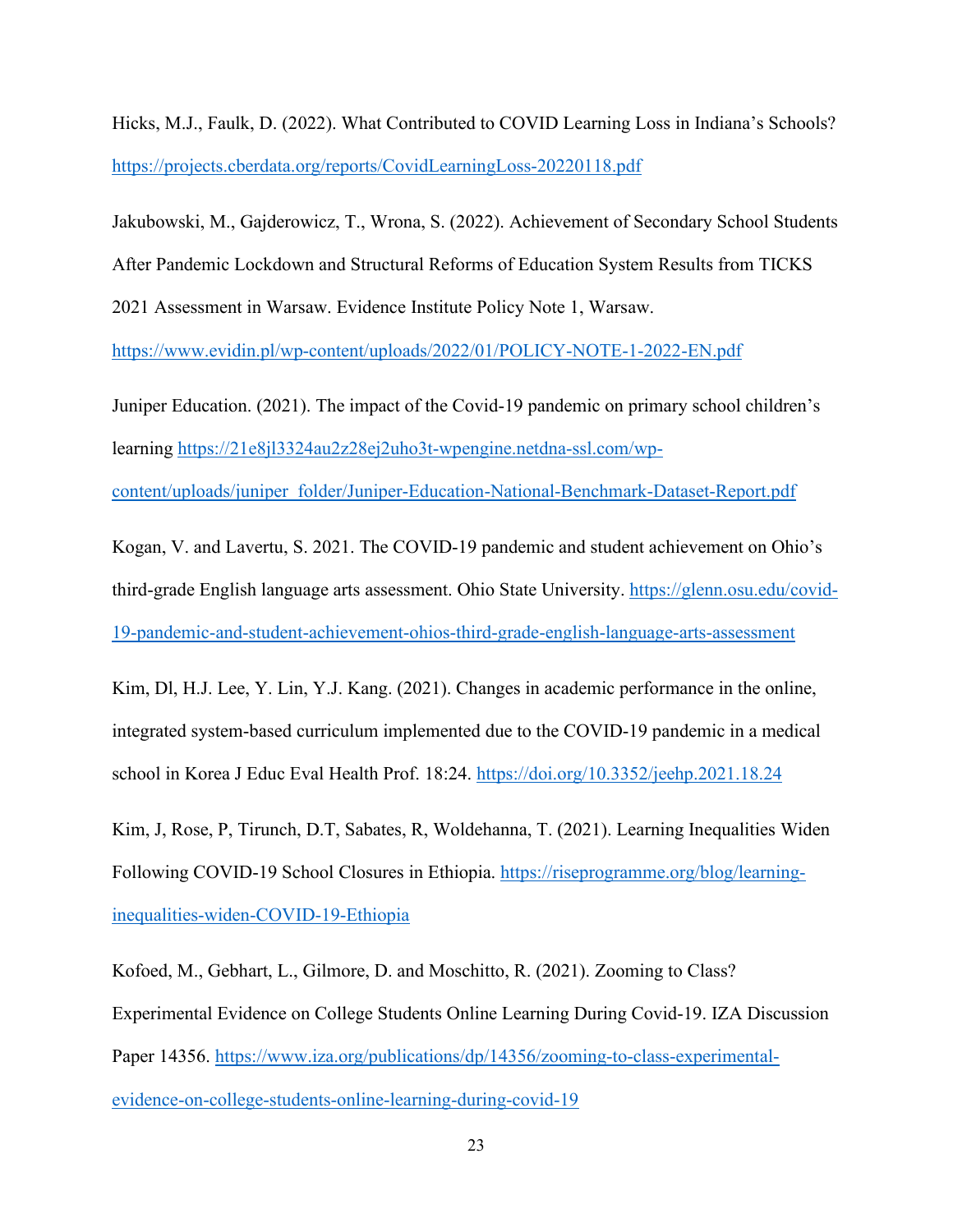Kogan, V., Lavertu, S. (2021). The COVID-19 pandemic and student achievement on Ohio's third-grade English language arts assessment. Ohio State University. [https://glenn.osu.edu/covid-](https://glenn.osu.edu/covid-19-pandemic-and-student-achievement-ohios-third-grade-english-language-arts-assessment)[19-pandemic-and-student-achievement-ohios-third-grade-english-language-arts-assessment](https://glenn.osu.edu/covid-19-pandemic-and-student-achievement-ohios-third-grade-english-language-arts-assessment)

Korbel, V., Prokop, D. (2021). Czech students lost 3 months of learning after a year of the COVID-19 pandemic. Prague: PAQ Research.

[https://nam11.safelinks.protection.outlook.com/?url=https%3A%2F%2F88760faa-4149-467c-](https://nam11.safelinks.protection.outlook.com/?url=https%3A%2F%2F88760faa-4149-467c-8d6a-46e154cd4c14.usrfiles.com%2Fugd%2F88760f_c8f600c6cede4137a5bcb559319a8eb3.pdf&data=04%7C01%7Chpatrinos%40worldbank.org%7Cf17ef0450e6840929f9808d9883d3218%7C31a2fec0266b4c67b56e2796d8f59c36%7C0%7C0%7C637690619146057218%7CUnknown%7CTWFpbGZsb3d8eyJWIjoiMC4wLjAwMDAiLCJQIjoiV2luMzIiLCJBTiI6Ik1haWwiLCJXVCI6Mn0%3D%7C0&sdata=k6EXxcMJPY4gycZzFAx5EfDGys30ozKURdCCP0j2Ygo%3D&reserved=0)[8d6a-](https://nam11.safelinks.protection.outlook.com/?url=https%3A%2F%2F88760faa-4149-467c-8d6a-46e154cd4c14.usrfiles.com%2Fugd%2F88760f_c8f600c6cede4137a5bcb559319a8eb3.pdf&data=04%7C01%7Chpatrinos%40worldbank.org%7Cf17ef0450e6840929f9808d9883d3218%7C31a2fec0266b4c67b56e2796d8f59c36%7C0%7C0%7C637690619146057218%7CUnknown%7CTWFpbGZsb3d8eyJWIjoiMC4wLjAwMDAiLCJQIjoiV2luMzIiLCJBTiI6Ik1haWwiLCJXVCI6Mn0%3D%7C0&sdata=k6EXxcMJPY4gycZzFAx5EfDGys30ozKURdCCP0j2Ygo%3D&reserved=0)

[46e154cd4c14.usrfiles.com%2Fugd%2F88760f\\_c8f600c6cede4137a5bcb559319a8eb3.pdf&data](https://nam11.safelinks.protection.outlook.com/?url=https%3A%2F%2F88760faa-4149-467c-8d6a-46e154cd4c14.usrfiles.com%2Fugd%2F88760f_c8f600c6cede4137a5bcb559319a8eb3.pdf&data=04%7C01%7Chpatrinos%40worldbank.org%7Cf17ef0450e6840929f9808d9883d3218%7C31a2fec0266b4c67b56e2796d8f59c36%7C0%7C0%7C637690619146057218%7CUnknown%7CTWFpbGZsb3d8eyJWIjoiMC4wLjAwMDAiLCJQIjoiV2luMzIiLCJBTiI6Ik1haWwiLCJXVCI6Mn0%3D%7C0&sdata=k6EXxcMJPY4gycZzFAx5EfDGys30ozKURdCCP0j2Ygo%3D&reserved=0) [=04%7C01%7Chpatrinos%40worldbank.org%7Cf17ef0450e6840929f9808d9883d3218%7C31a](https://nam11.safelinks.protection.outlook.com/?url=https%3A%2F%2F88760faa-4149-467c-8d6a-46e154cd4c14.usrfiles.com%2Fugd%2F88760f_c8f600c6cede4137a5bcb559319a8eb3.pdf&data=04%7C01%7Chpatrinos%40worldbank.org%7Cf17ef0450e6840929f9808d9883d3218%7C31a2fec0266b4c67b56e2796d8f59c36%7C0%7C0%7C637690619146057218%7CUnknown%7CTWFpbGZsb3d8eyJWIjoiMC4wLjAwMDAiLCJQIjoiV2luMzIiLCJBTiI6Ik1haWwiLCJXVCI6Mn0%3D%7C0&sdata=k6EXxcMJPY4gycZzFAx5EfDGys30ozKURdCCP0j2Ygo%3D&reserved=0) [2fec0266b4c67b56e2796d8f59c36%7C0%7C0%7C637690619146057218%7CUnknown%7CT](https://nam11.safelinks.protection.outlook.com/?url=https%3A%2F%2F88760faa-4149-467c-8d6a-46e154cd4c14.usrfiles.com%2Fugd%2F88760f_c8f600c6cede4137a5bcb559319a8eb3.pdf&data=04%7C01%7Chpatrinos%40worldbank.org%7Cf17ef0450e6840929f9808d9883d3218%7C31a2fec0266b4c67b56e2796d8f59c36%7C0%7C0%7C637690619146057218%7CUnknown%7CTWFpbGZsb3d8eyJWIjoiMC4wLjAwMDAiLCJQIjoiV2luMzIiLCJBTiI6Ik1haWwiLCJXVCI6Mn0%3D%7C0&sdata=k6EXxcMJPY4gycZzFAx5EfDGys30ozKURdCCP0j2Ygo%3D&reserved=0) [WFpbGZsb3d8eyJWIjoiMC4wLjAwMDAiLCJQIjoiV2luMzIiLCJBTiI6Ik1haWwiLCJXVCI6](https://nam11.safelinks.protection.outlook.com/?url=https%3A%2F%2F88760faa-4149-467c-8d6a-46e154cd4c14.usrfiles.com%2Fugd%2F88760f_c8f600c6cede4137a5bcb559319a8eb3.pdf&data=04%7C01%7Chpatrinos%40worldbank.org%7Cf17ef0450e6840929f9808d9883d3218%7C31a2fec0266b4c67b56e2796d8f59c36%7C0%7C0%7C637690619146057218%7CUnknown%7CTWFpbGZsb3d8eyJWIjoiMC4wLjAwMDAiLCJQIjoiV2luMzIiLCJBTiI6Ik1haWwiLCJXVCI6Mn0%3D%7C0&sdata=k6EXxcMJPY4gycZzFAx5EfDGys30ozKURdCCP0j2Ygo%3D&reserved=0) [Mn0%3D%7C0&sdata=k6EXxcMJPY4gycZzFAx5EfDGys30ozKURdCCP0j2Ygo%3D&reserv](https://nam11.safelinks.protection.outlook.com/?url=https%3A%2F%2F88760faa-4149-467c-8d6a-46e154cd4c14.usrfiles.com%2Fugd%2F88760f_c8f600c6cede4137a5bcb559319a8eb3.pdf&data=04%7C01%7Chpatrinos%40worldbank.org%7Cf17ef0450e6840929f9808d9883d3218%7C31a2fec0266b4c67b56e2796d8f59c36%7C0%7C0%7C637690619146057218%7CUnknown%7CTWFpbGZsb3d8eyJWIjoiMC4wLjAwMDAiLCJQIjoiV2luMzIiLCJBTiI6Ik1haWwiLCJXVCI6Mn0%3D%7C0&sdata=k6EXxcMJPY4gycZzFAx5EfDGys30ozKURdCCP0j2Ygo%3D&reserved=0)  $ed=0$ 

Kuhfeld, Lewis K, M., Ruzek, E., McEachin, A. (2021). Learning during COVID-19: Reading and math achievement in the 2020-21 school year. NWEA

[https://www.nwea.org/content/uploads/2021/07/Learning-during-COVID-19-Reading-and-math](https://www.nwea.org/content/uploads/2021/07/Learning-during-COVID-19-Reading-and-math-achievement-in-the-2020-2021-school-year.research-brief.pdf)[achievement-in-the-2020-2021-school-year.research-brief.pdf](https://www.nwea.org/content/uploads/2021/07/Learning-during-COVID-19-Reading-and-math-achievement-in-the-2020-2021-school-year.research-brief.pdf)

Kuhfeld, M., Ruzek, E., Johnson, A., Tarasawa, B., Lewis, K. (2020). Technical appendix for: Learning during COVID-19. Initial Findings on Students' Reading and Math Achievement and Growth. NWEA. 2020. Available online:

[https://www.nwea.org/content/uploads/2020/04/COVID-technical-appendix\\_2020.04.08.pdf](https://www.nwea.org/content/uploads/2020/04/COVID-technical-appendix_2020.04.08.pdf)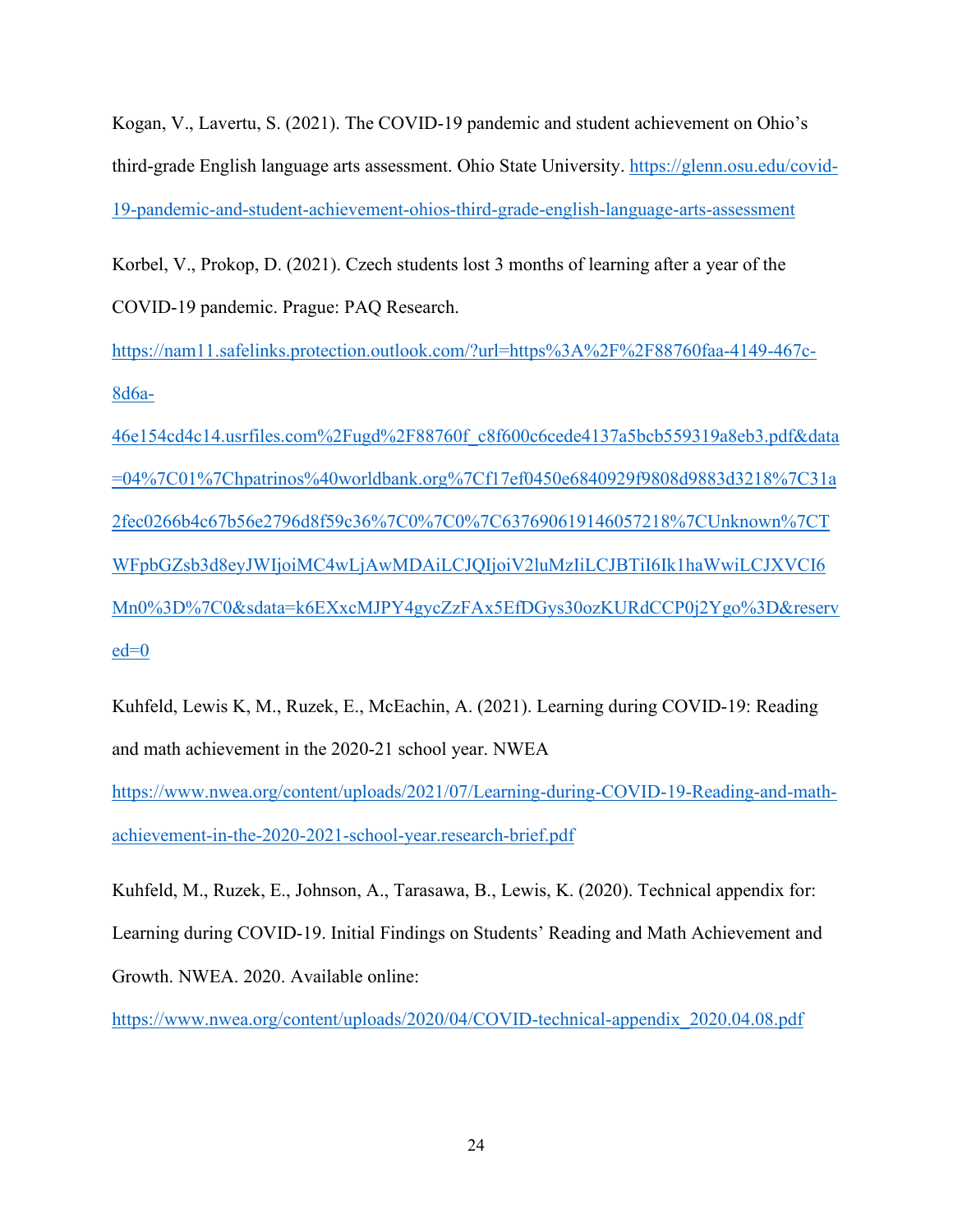Lichand, G, Dória, C., Onício Leal Neto et al. (2021). The Impacts of Remote Learning in Secondary Education: Evidence from Brazil during the Pandemic, 03 June 2021, PREPRINT (Version 1) available at Research Square.<https://doi.org/10.21203/rs.3.rs-568605/v1>

Locke, VN., Patarapichayatham, C., Lewis, S. (2021). Learning Loss in Reading and Math in U.S. Schools Due to the COVID-19 Pandemic. Istation.

[https://www.curriculumassociates.com/research-and-efficacy/unfinished-learning](https://www.curriculumassociates.com/research-and-efficacy/unfinished-learning-research?gclid=Cj0KCQiAraSPBhDuARIsAM3Js4r_Crbix5KxlKOnlbtuhQ8gSKHWju2AYxqvjjYe7ZR8wJf1rpus29kaAvzmEALw_wcB)[research?gclid=Cj0KCQiAraSPBhDuARIsAM3Js4r\\_Crbix5KxlKOnlbtuhQ8gSKHWju2AYxqvj](https://www.curriculumassociates.com/research-and-efficacy/unfinished-learning-research?gclid=Cj0KCQiAraSPBhDuARIsAM3Js4r_Crbix5KxlKOnlbtuhQ8gSKHWju2AYxqvjjYe7ZR8wJf1rpus29kaAvzmEALw_wcB) [jYe7ZR8wJf1rpus29kaAvzmEALw\\_wcB](https://www.curriculumassociates.com/research-and-efficacy/unfinished-learning-research?gclid=Cj0KCQiAraSPBhDuARIsAM3Js4r_Crbix5KxlKOnlbtuhQ8gSKHWju2AYxqvjjYe7ZR8wJf1rpus29kaAvzmEALw_wcB)

Ludewig, Ulrich, Ruben Kleinkorres, Rahim Schaufelberger, Theresa Schlitter, Ramona Lorenz, Christoph Koenig, Andreas Frey, Nele McElvany. (2022). COVID-19 Pandemic and Student Reading Achievement – Findings from a School Panel Study. PIRLS. [10.31234/osf.io/hrzae](https://doi.org/10.31234/osf.io/hrzae)

Major, LE, Eyles, A., Machin, S. (2021). Learning Loss since Lockdown: Variation across the Home Nations. COVID-19 Analysis Series. No. 023. Centre for Economic Performance.

<https://files.eric.ed.gov/fulltext/ED614031.pdf>

Maldonado, J.E. and De Witte, K., 2022. The effect of school closures on standardised student test outcomes. *British Educational Research Journal*, *48*(1), pp.49-94. Meeter M. (2021). Primary school mathematics during the COVID-19 pandemic: No evidence of learning gaps in adaptive practicing results. Trends Neurosci Educ.<https://pubmed.ncbi.nlm.nih.gov/34844699/>

Moscoviz, L. and D.K. Evans. 2022. Learning Loss and Student Dropouts during the COVID-19 Pandemic: A Review of the Evidence Two Years after Schools Shut Down. CGD Working Paper 609. Washington, DC: Center for Global Development.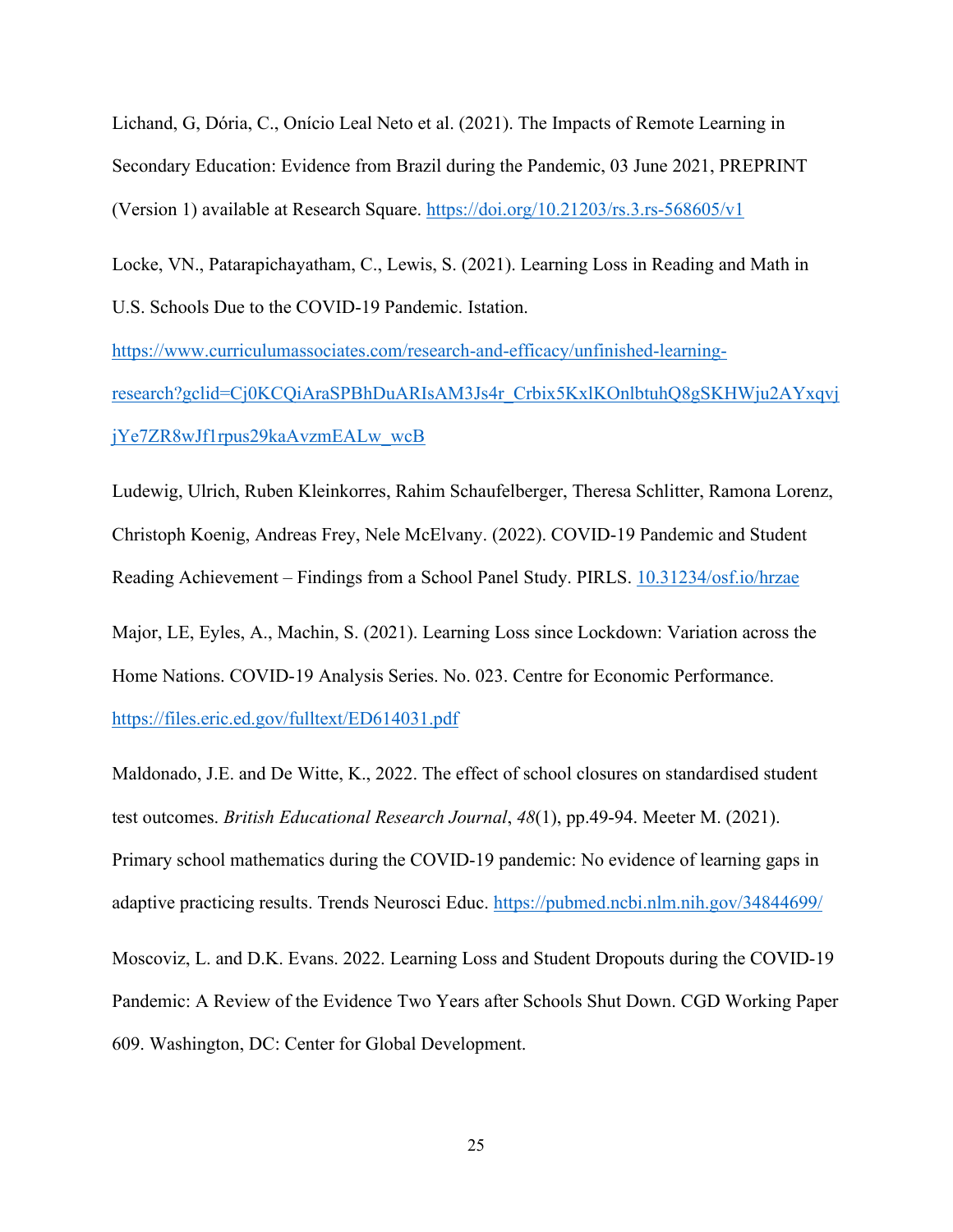NAPE (National Assessment of Progress In Education). (2021). The Effect of COVID-19 Pandemic on Teaching and Learning at Primary and Secondary Education levels in Uganda. [https://www.mediacentre.go.ug/sites/default/files/media/REPORT%202ND%20REVIEWED%2](https://www.mediacentre.go.ug/sites/default/files/media/REPORT%202ND%20REVIEWED%20FOR%20DISSEMINATION%202021.pdf) [0FOR%20DISSEMINATION%202021.pdf](https://www.mediacentre.go.ug/sites/default/files/media/REPORT%202ND%20REVIEWED%20FOR%20DISSEMINATION%202021.pdf)

Oktariani, F., Fionasari, R., Ramdha, T. (2022). The Impact of Learning Loss due to Family Income Factors on Students' Achievement during the COVID-19 Pandemic. Edunesia: Jurnal Ilmiah Pendidikan 3(1): 12-20.<https://www.edunesia.org/index.php/edu/article/view/203>

Orlov, G., McKee, D., Berry, J., Boyle, A., DiCiccio, T., Ransom, T. Rees-Jones, A, Stoye, J. (2020). Learning During the COVID-19 Pandemic: It Is Not Who You Teach, but How You Teach. NBER Working Paper No. 28022.

[https://www.nber.org/system/files/working\\_papers/w28022/w28022.pdf](https://www.nber.org/system/files/working_papers/w28022/w28022.pdf)

Psacharopoulos, G., V. Collis, H.A. Patrinos and E. Vegas. (2021). The COVID-19 Cost of School Closures in Earnings and Income across the World. Comparative Education Review 65(2): 271-287.

Rahman, A. (2021). The Impact of Covid-19 Pandemic on Students' Learning Outcome in Higher Education. Al-Ishlah: Jurnal Pendidikan 13(2): 1425-1431.

<http://journal.staihubbulwathan.id/index.php/alishlah/article/viewFile/974/435>

Reimer, D., E. Smith, I.G. Andersen, B. Sortkær. (2021). What happens when schools shut down? Investigating inequality in students' reading behavior during Covid-19 in Denmark. Research in Social Stratification and Mobility 71. [https://doi.org/10.1016/j.rssm.2020.100568.](https://doi.org/10.1016/j.rssm.2020.100568)

Renaissance. (2020). How Kids Are Performing: Tracking the Impact of COVID-19 on Reading and Mathematics Achievement<https://renaissance.widen.net/s/wmjtlxkhbm>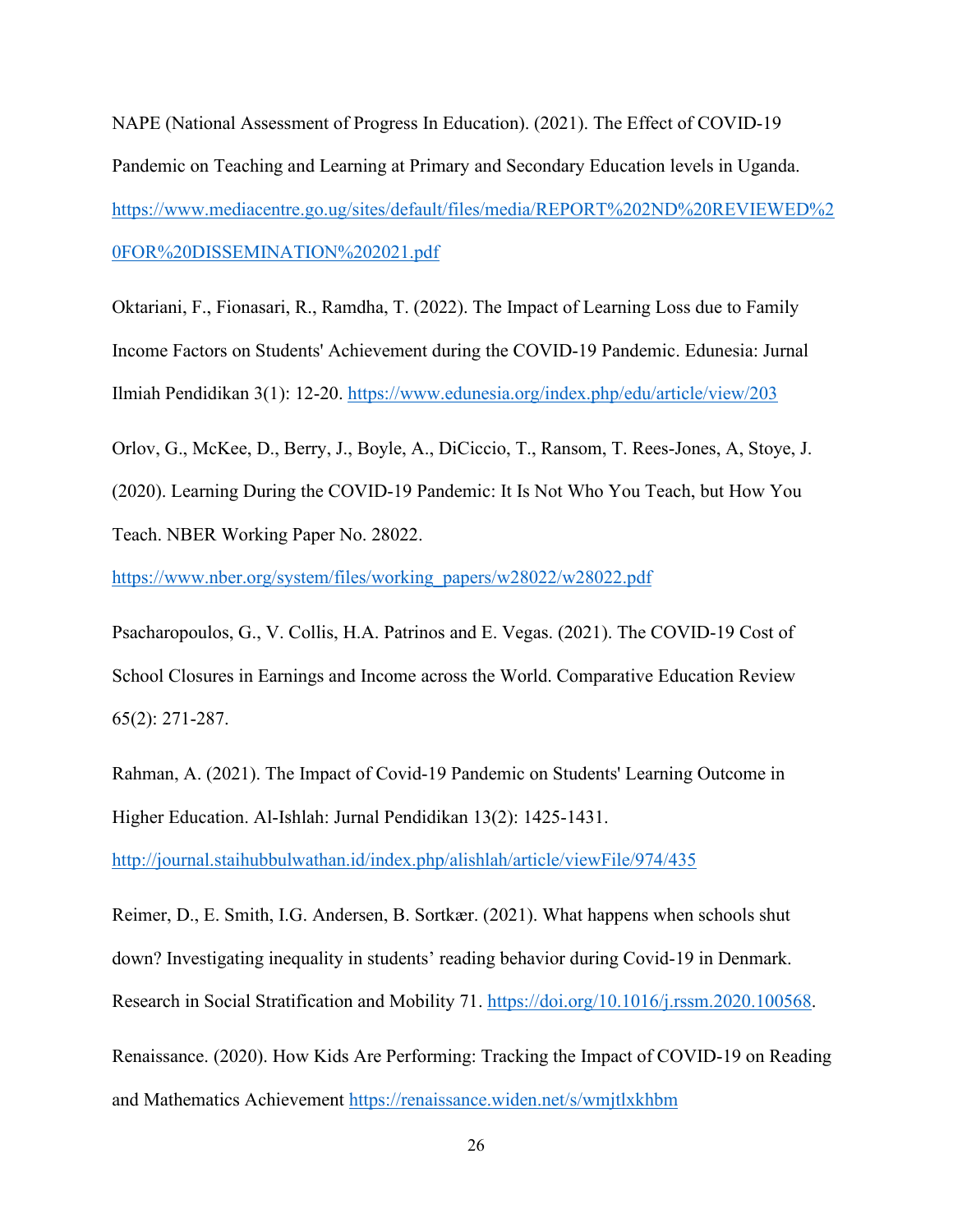Rose, S., Twist, L., Lord, P., Rutt, S., Badr, K., Hope, C., Styles, B. (2021). Impact of school closures and subsequent support strategies on attainment and socio-emotional wellbeing in Key Stage 1: Interim Paper 1 (January 2021). National Foundation for Educational Research. [https://www.nfer.ac.uk/impact-of-school-closures-and-subsequent-support-strategies-on](https://www.nfer.ac.uk/impact-of-school-closures-and-subsequent-support-strategies-on-attainment-and-socio-emotional-wellbeing/)[attainment-and-socio-emotional-wellbeing/](https://www.nfer.ac.uk/impact-of-school-closures-and-subsequent-support-strategies-on-attainment-and-socio-emotional-wellbeing/)

Sabates, R, Carter, E., Stern, J. (2021). Using educational transitions to estimate learning loss due to COVID-19 school closures: The case of Complementary Basic Education in Ghana, International Journal of Educational Development, 82, 102377.

<https://doi.org/10.1016/j.ijedudev.2021.102377>

Sayeejan, P., Nithlavarnan A. (2018). Learning Loss and Learning Difficulties of Junior Secondary Students in Science Subject Due to Covid-19 Outbreak: Study Based on J/Attiar Hindu College, Neervely. The Sri Lanka Journal of South Asian Studies 4(1): 21-38. https://www.researchgate.net/publication/357793543 Learning loss and learning difficulties o f junior secondary students in science subject due COVID\_19\_OUTBREAK School District of Philadelphia. (2021). Assessing Student Performance Before and During Virtual Learning: A Cohort Comparison of Student Performance on 2019-20 Winter and 2020-21

Fall Plus and Star Assessments. [https://www.philasd.org/research/wp-](https://www.philasd.org/research/wp-content/uploads/sites/90/2021/02/AimswebPlus-and-Star-Cohort-Study-Report-January-2021.pdf)

[content/uploads/sites/90/2021/02/AimswebPlus-and-Star-Cohort-Study-Report-January-2021.pdf](https://www.philasd.org/research/wp-content/uploads/sites/90/2021/02/AimswebPlus-and-Star-Cohort-Study-Report-January-2021.pdf)

Schult, J., Mahler, N., Fauth, B., Lindner, M. (2021). Did students learn less during the COVID-19 pandemic? Reading and math competencies before and after the first pandemic wave. <https://doi.org/10.31234/osf.io/pqtgf>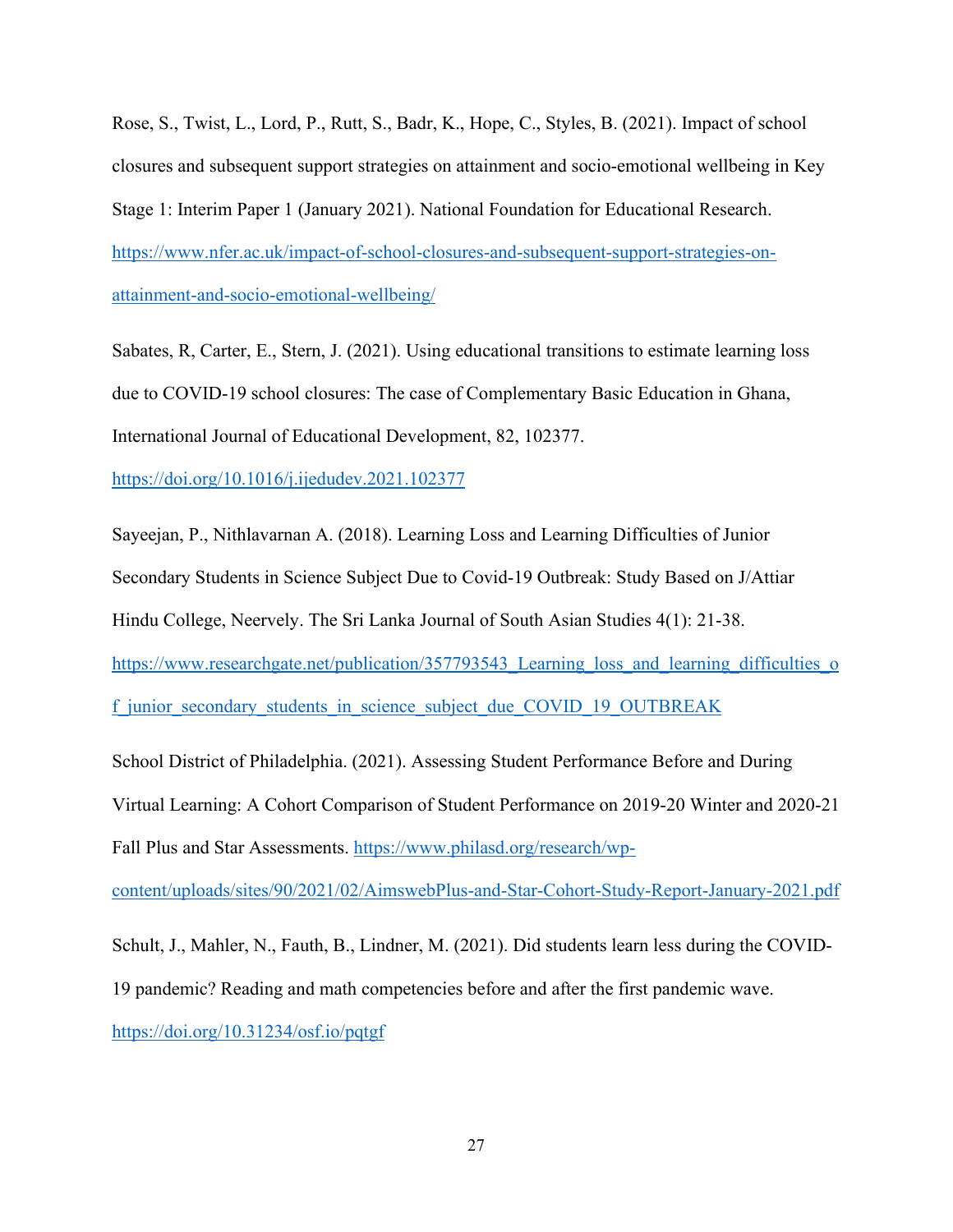Schuurman, TM., Henrichs, LF, Schuurman, NK, Polderdijk, S., Hornstra, L. (2021). Learning Loss in Vulnerable Student Populations After the First Covid-19 School Closure in the Netherlands, Scandinavian Journal of Educational Research, DOI:

10.1080/00313831.2021.2006307<https://doi.org/10.1080/00313831.2021.2006307>

Skar, G.B.U., Graham, S., Huebner, A. (2021). Learning Loss During the COVID-19 Pandemic and the Impact of Emergency Remote Instruction on First Grade Students' Writing: A Natural Experiment. Journal of Educational Psychology. Advance online publication.

<http://dx.doi.org/10.1037/edu0000701>

Spitzer, M., Musslick, S. (2020). Academic Performance of K-12 Students in an Online-learning Environment for Mathematics Increased During the Shutdown of Schools in Wake of the Covid-19 Pandemic. EdArXiv.<https://edarxiv.org/jncwt/>

Storey, N., Zhang, Q. (2021). A Meta-analysis of COVID Learning Loss. EdArXiv. <https://doi.org/10.35542/osf.io/qekw2>

Suroyo, B., Ibrahim, B., Yanuar. (2021). The Effect of Learning Loss on Student's Cognitive Development During Pandemic of COVID-19.

https://www.researchgate.net/publication/357577206 THE EFFECT OF LEARNING LOSS ON STUDENT'S COGNITIVE DEVELOPMENT DURING PANDEMIC OF COVID-19

Thorn, W., Vincent-Lancrin, S. (2021), Schooling During a Pandemic: The Experience and Outcomes of Schoolchildren During the First Round of COVID-19 Lockdowns, OECD Publishing, Paris,<https://doi.org/10.1787/1c78681e-en>

Tomasik, M., Helbling, L., Moser, U. (2020). Educational gains of in-person vs. distance learning in primary and secondary schools: a natural experiment during the COVID-19 pandemic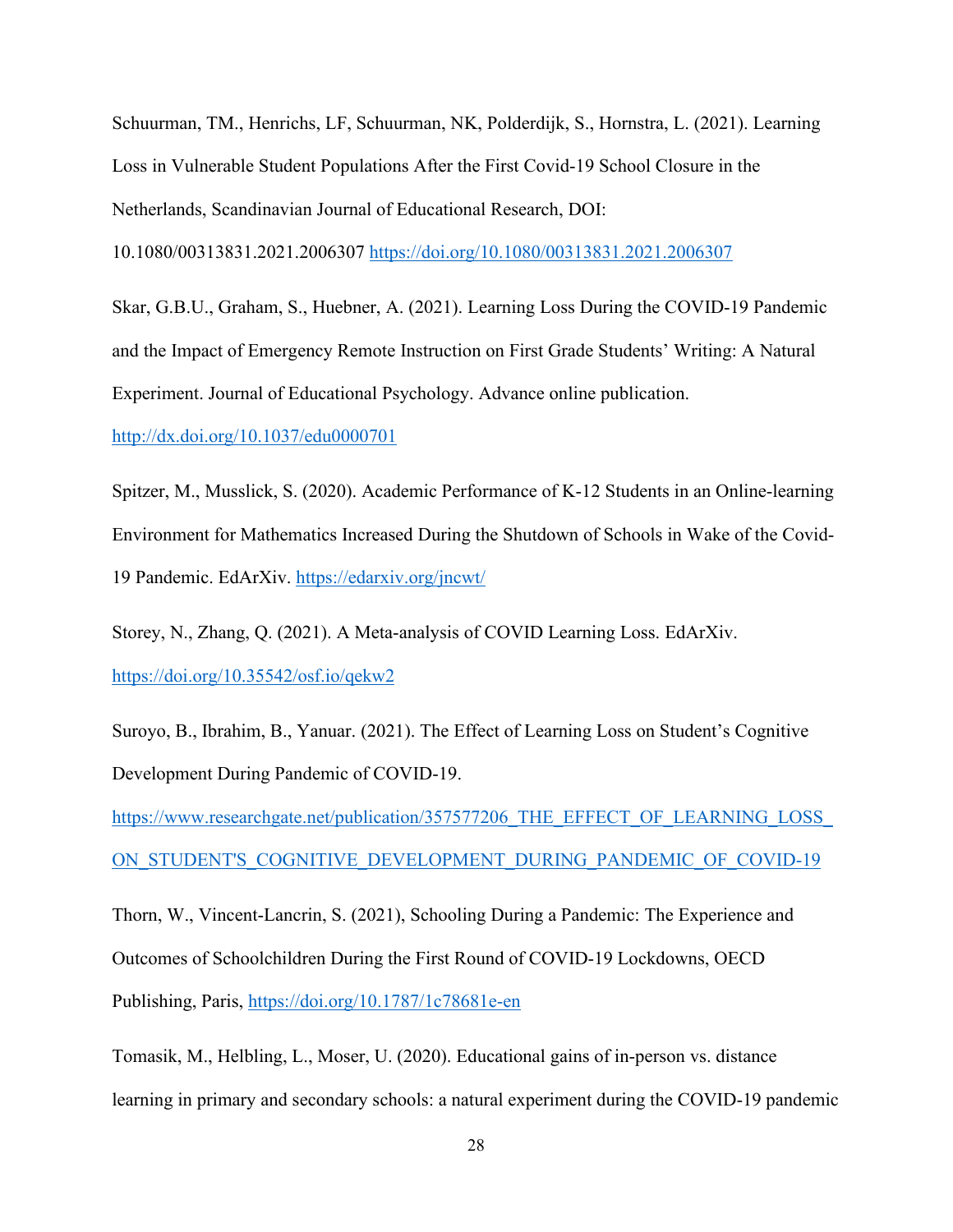school closures in Switzerland. International Journal of Psychology.

#### <https://doi.org/10.1002/ijop.12728>

UNESCO (2020). UN Secretary-General warns of education catastrophe, pointing to UNESCO estimate of 24 million learners at risk of dropping out. [https://en.unesco.org/news/secretary](https://en.unesco.org/news/secretary-general-warns-education-catastrophe-pointing-unesco-estimate-24-million-learners-0)[general-warns-education-catastrophe-pointing-unesco-estimate-24-million-learners-0](https://en.unesco.org/news/secretary-general-warns-education-catastrophe-pointing-unesco-estimate-24-million-learners-0)

Uwezo. (2021). Are Our Children Learning? Illuminating the COVID-19 Learning Losses and Gains in Uganda [https://uwezouganda.org/wp-content/uploads/2022/01/Uwezo-2021Report-](https://uwezouganda.org/wp-content/uploads/2022/01/Uwezo-2021Report-FINAL_Version.pdf)[FINAL\\_Version.pdf](https://uwezouganda.org/wp-content/uploads/2022/01/Uwezo-2021Report-FINAL_Version.pdf)

van der Velde, M, Florian, S., Rinske, S., Meeter, M, van Rijn Hedderik. (2021). Lockdown Learning: Changes in Online Foreign-Language Study Activity and Performance of Dutch Secondary School Students During the COVID-19 Pandemic. Frontiers in Education 6. <https://www.frontiersin.org/article/10.3389/feduc.2021.712987>

Whizz Education. (2021). Measuring Impact of COVID-19 on Learning in Rural Kenya. Whizz Education. [https://www.whizzeducation.com/wp-content/uploads/Kenya-Covid-Impact-](https://www.whizzeducation.com/wp-content/uploads/Kenya-Covid-Impact-SCREEN.pdf)[SCREEN.pdf](https://www.whizzeducation.com/wp-content/uploads/Kenya-Covid-Impact-SCREEN.pdf)

Widodo, A., Umar, U. (2021). Literacy in the Midst of the Pandemic: How are Students' Literacy Skills? Primary: Jurnal Pendidikan Guru Sekolah Dasar 10 (5): 1199-1206.

<http://dx.doi.org/10.33578/jpfkip.v10i5.8506>

Wolf, S, Aurino, E, Suntheimer, N, Avornyo, E, Tsinigo, E, Jordan, J, Samanhyia, S, Aber, JL, Behrman, JR. (2021). Learning in the Time of a Pandemic and Implications for Returning to School: Effects of COVID-19 in Ghana.

[https://repository.upenn.edu/cgi/viewcontent.cgi?article=1027&context=cpre\\_workingpapers](https://repository.upenn.edu/cgi/viewcontent.cgi?article=1027&context=cpre_workingpapers)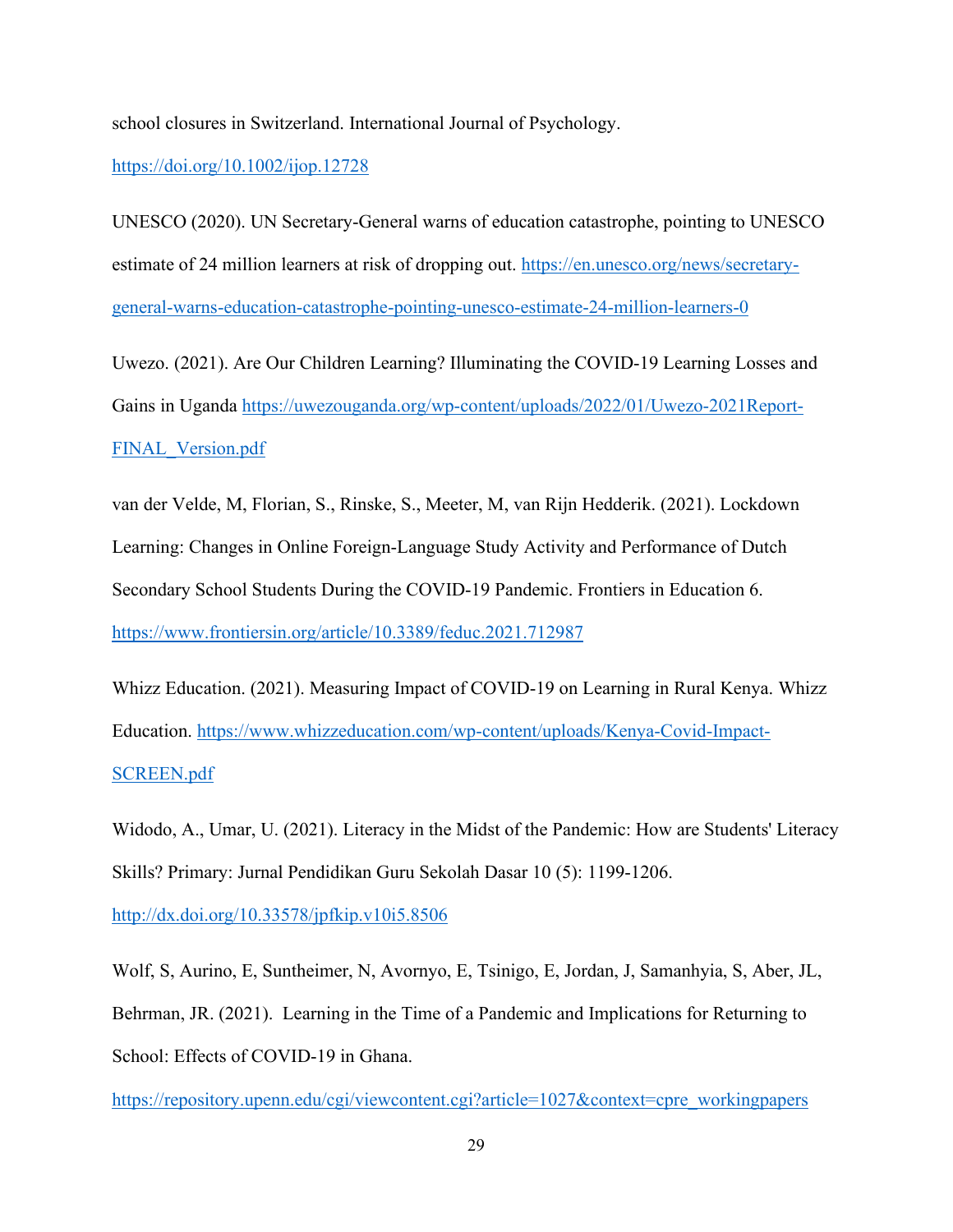Zierer, K. (2021). Effects of Pandemic-Related School Closures on Pupils' Performance and Learning in Selected Countries: A Rapid Review. Education Sciences 11(6): 252. <https://doi.org/10.3390/educsci11060252>